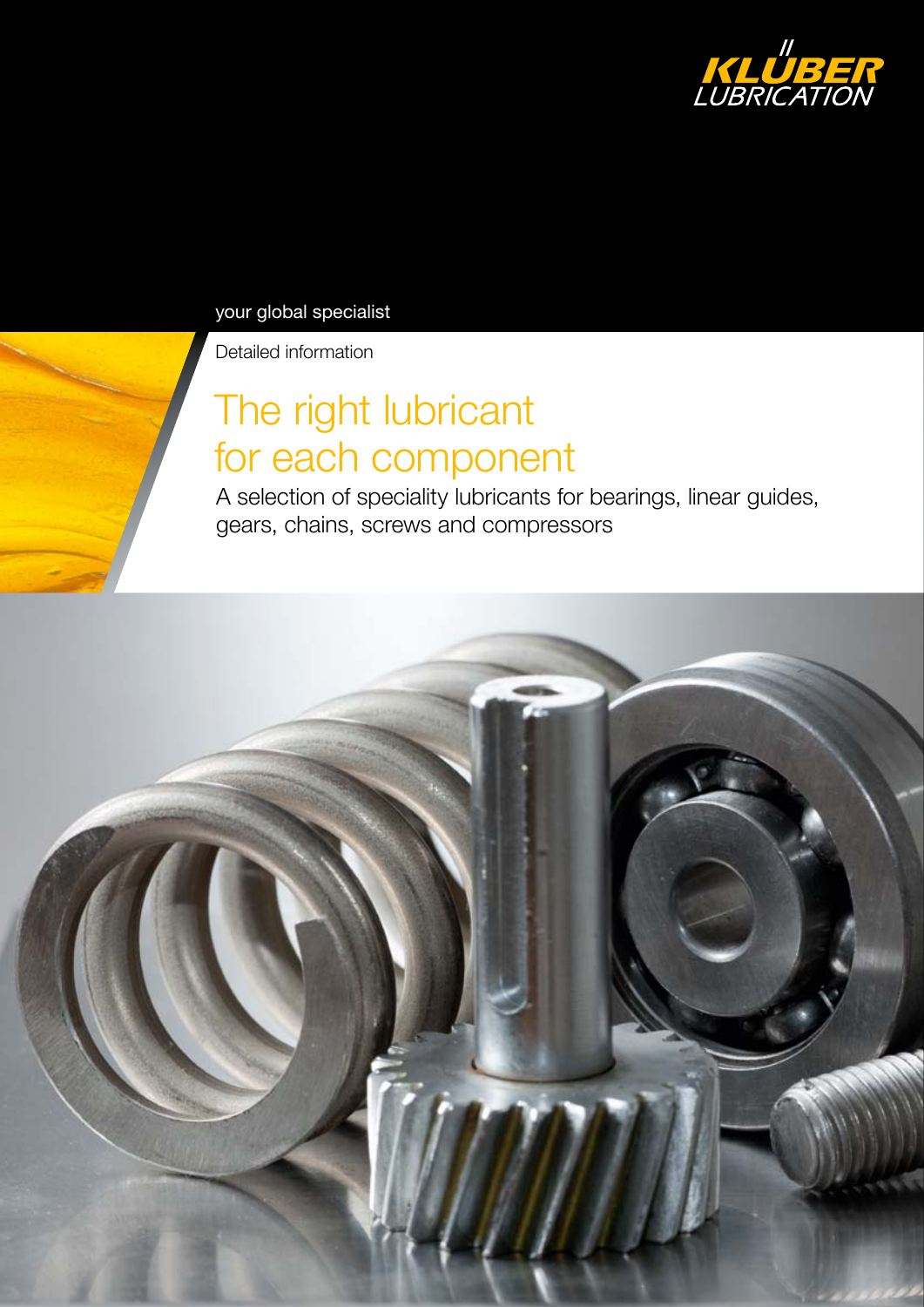

| The intention of this lubricant selection brochure | $\mathbf{3}$   |
|----------------------------------------------------|----------------|
| Rolling bearings                                   | $\overline{4}$ |
| Plain bearings                                     | 8              |
| Linear guides                                      | 12             |
| Gears                                              | 16             |
| Chains                                             | 18             |
| Screws                                             | 20             |
| Compressors                                        | 22             |
| KlüberServiceSystem                                | 26             |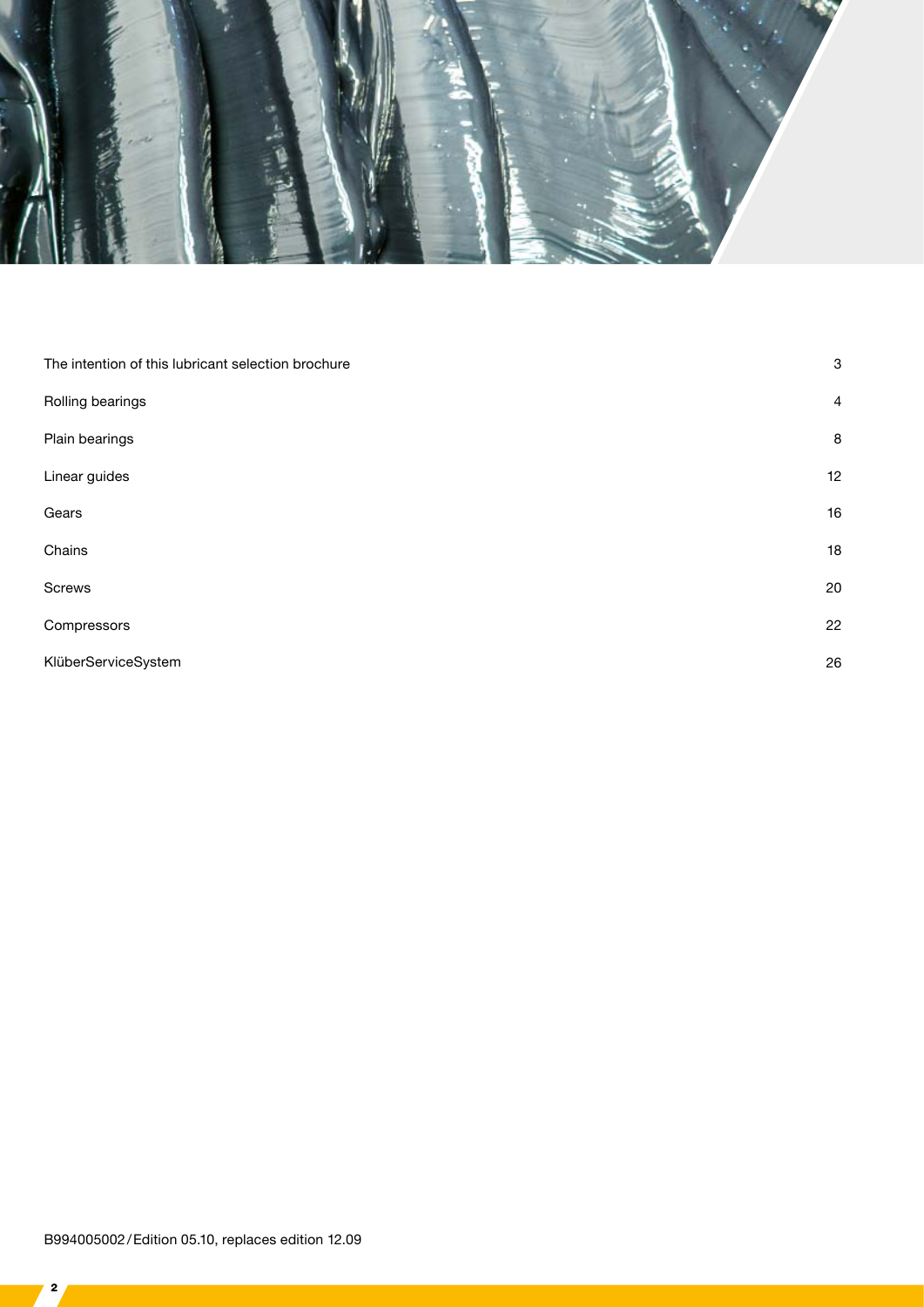### The right lubricant for each component

You need a lubricant – we've got it: for each industry, component size or any conceivable load on the lubrication point. We've created this brochure on the most frequently used components to show you the quick way to find the right lubricant for your requirements.

#### The intention of this lubricant selection brochure

This brochure is an overview providing you with comprehensive know-how gained from our more than 80 years of experience in the lubricants sector. The products presented in this brochure represent merely a fraction of our extensive lubricant range and meet most requirements. They were selected by specialists for the individual technical fields.

We also have special lubricants for requirements and components not shown in this brochure. Do not hesitate to contact us if you feel that your requirements are not met by the products presented here. Our lubrication experts are glad to be of advice and can help you find the right lubricant for your application.

The intention of this product selection brochure is to provide a logical guide through the Klüber Lubrication specialised product range. The structure of the brochure first considers the various application requirements and then leads you toward selection of the appropriate lubricant solution.

Whenever products appear to have similar properties, we highlight the differences in grey in the respective fields to assist with the final product selection. Which criteria are the most important depends on the application.

**Most important selection criterion** 

Selection criterion of secondary importance

Selection criterion of tertiary importance

We generally recommend consulting our lubrication experts prior to selecting a lubricant.

Please refer to our product information leaflets for detailed product specifications. You can obtain them through your contact person at Klüber or download them from our website www.klueber.com.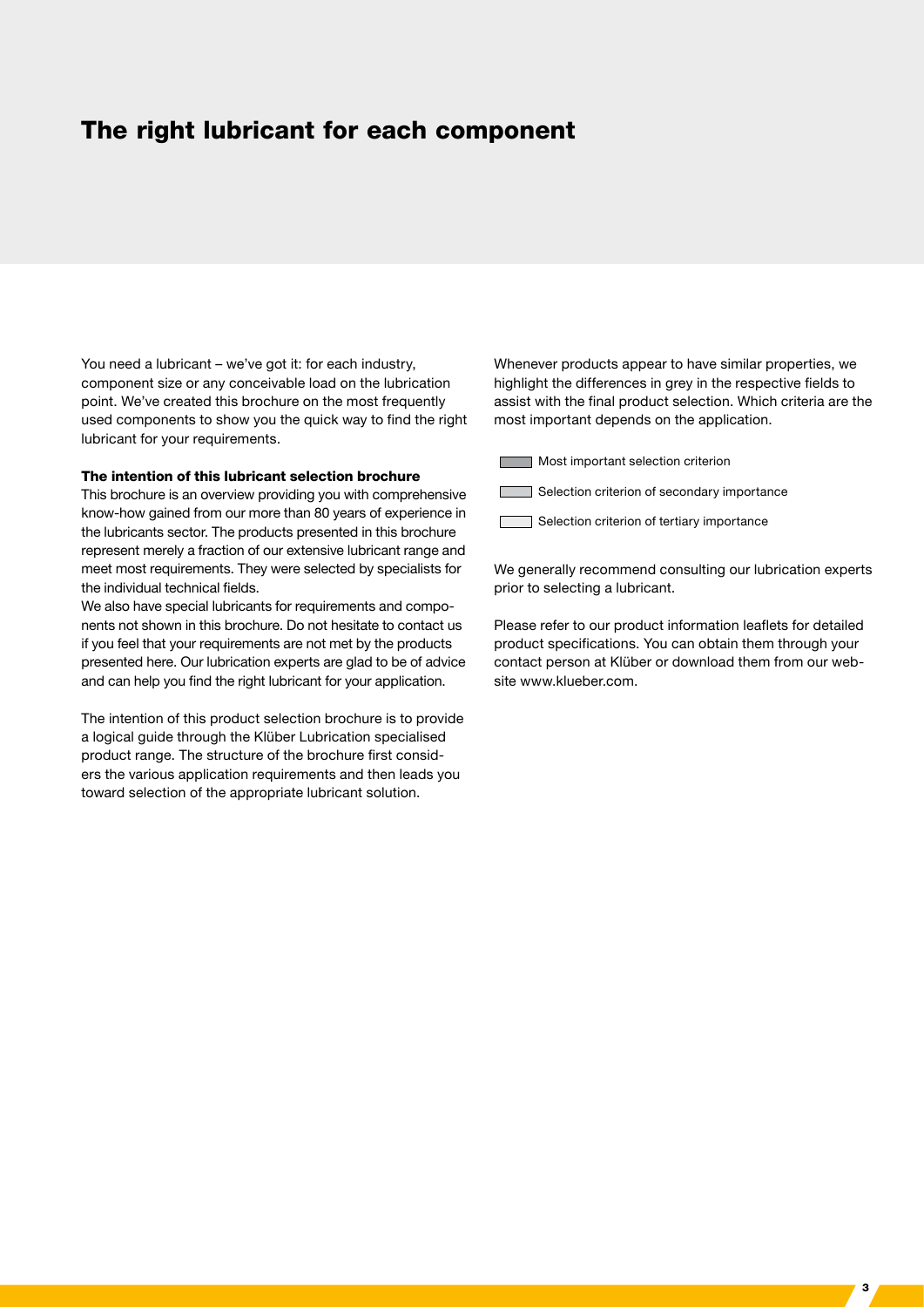# Rolling bearings

Special greases

| Selection criteria            | <b>Upper service</b><br>temperature <sup>1)</sup><br>approx. | <b>Lower service</b><br>temperature <sup>1)</sup><br>approx. | Speed factor <sup>2)</sup><br>$ n \cdot dm $<br>[min <sup>-1</sup> -mm],<br>$ $ approx. | <b>Base oil</b><br>viscosity<br><b>DIN 51562</b><br>$\sqrt{m^2/s}$ at<br>approx.<br>40 °C/<br>104 °F | <b>Base oil</b><br>viscosity<br>DIN 51562<br>$\sqrt{m^2/s}$ at<br>$\begin{vmatrix} \text{approx.} \ 100\ ^{\circ}\text{C} / \end{vmatrix}$<br>212 °F |
|-------------------------------|--------------------------------------------------------------|--------------------------------------------------------------|-----------------------------------------------------------------------------------------|------------------------------------------------------------------------------------------------------|------------------------------------------------------------------------------------------------------------------------------------------------------|
| High-temperature applications | 260 °C<br>500 °F                                             | $-40 °C$<br>$-40 °F$                                         | 300 000                                                                                 | 420                                                                                                  | 40                                                                                                                                                   |
|                               | 200 °C<br>392 °F                                             | $-40 °C$<br>$-40 °F$                                         | 1 000 000                                                                               | 130                                                                                                  | 20                                                                                                                                                   |
|                               | 180 °C<br>356 °F                                             | $-40 °C$<br>$-40 °F$                                         | 1 000 000                                                                               | 80                                                                                                   | 11                                                                                                                                                   |
| Low-temperature applications  | 110 °C<br>230 °F                                             | $-70 °C$<br>$-94 °F$                                         | 1 000 000                                                                               | 9                                                                                                    | 2,6                                                                                                                                                  |
| Low-noise applications        | 180 °C<br>356 °F                                             | $-45 °C$<br>$-49 °F$                                         | 1 000 000                                                                               | 72                                                                                                   | 9,5                                                                                                                                                  |
|                               | 150 °C<br>302 °F                                             | $-50 °C$<br>$-58 °F$                                         | 1 000 000                                                                               | 25                                                                                                   | $5\overline{)}$                                                                                                                                      |

 $\frac{1}{4}$ 

Most important selection criterion Selection criterion of secondary importance Selection criterion of tertiary importance

%1) Service temperatures are guide values which depend on the lubricant's composition, the intended use and the application method. Lubricants change their consistency, shear viscosity or<br>tiscosity depending on the mechani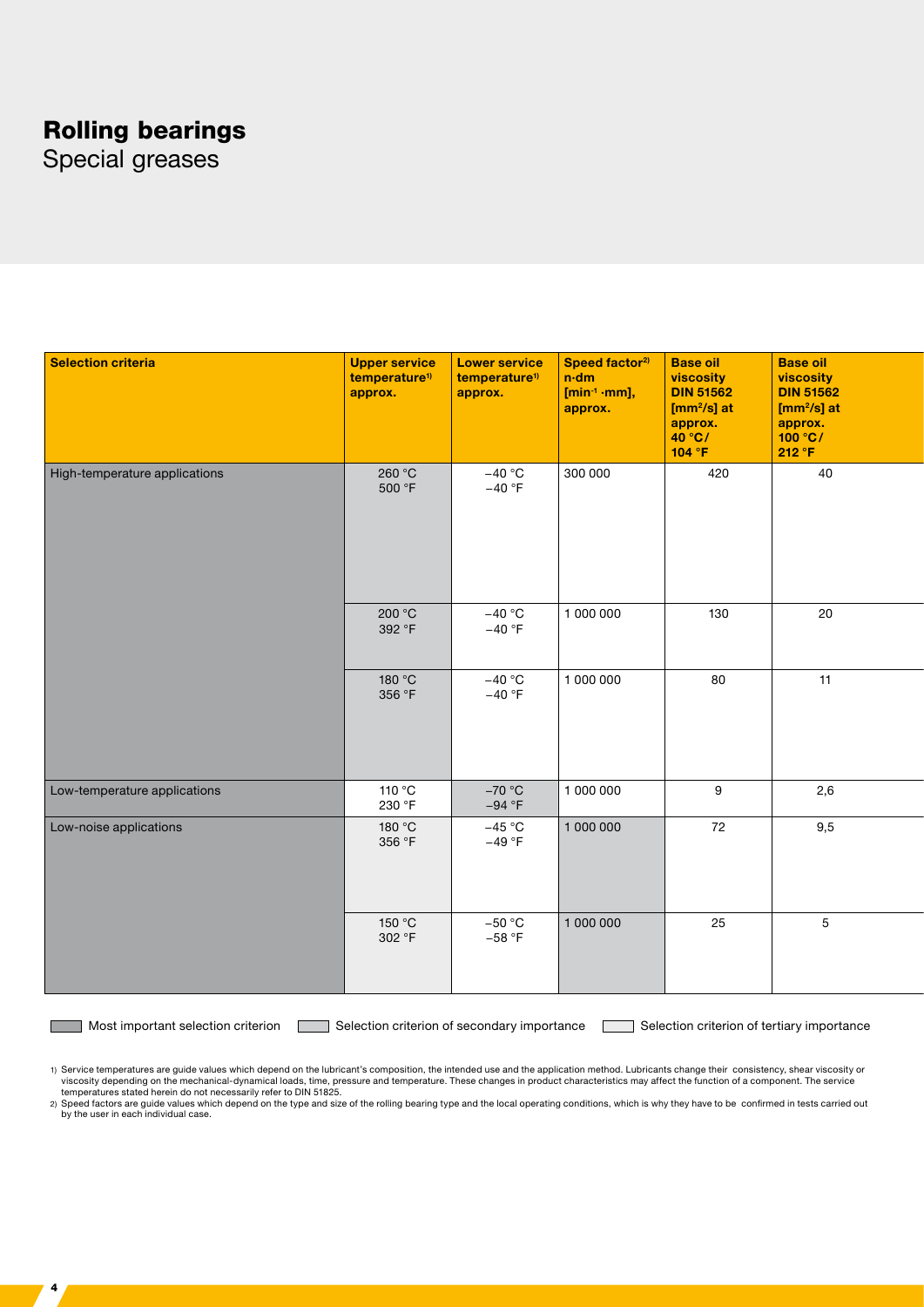

| <b>Base oil</b> | <b>Thickener</b>  | <b>Klüber speciality lubricant</b> | <b>Description/application examples</b>                                                                                                                                                                                                                                                                                  |
|-----------------|-------------------|------------------------------------|--------------------------------------------------------------------------------------------------------------------------------------------------------------------------------------------------------------------------------------------------------------------------------------------------------------------------|
|                 |                   |                                    |                                                                                                                                                                                                                                                                                                                          |
| <b>PFPE</b>     | <b>PTFE</b>       | <b>BARRIERTA L 55/2</b>            | • Tried-and-tested long-term grease for rolling bearings subject to high tem-<br>peratures<br>• Very good long-term stability<br>• Very good corrosion protection<br>• Approved and recommended by many manufacturers<br>• Tested and listed for use in the food-processing industry according to<br>NSF H <sub>13</sub> |
| PFPE, ester     | PTFE,<br>polyurea | Klübersynth BHP 72-102             | • Patented hybrid grease concept for long-term lubrication<br>• Also for wet and corrosive environments and vibrations                                                                                                                                                                                                   |
| ester           | polyurea          | Klübersynth BEP 72-82              | • Excellent corrosion protection<br>• Long bearing life due to special wear protection additives preventing prema-<br>ture material fatigue caused by vibration or high speeds<br>• For motor vehicle applications, e.g. pulleys, generators, clutch release bear-<br>ings, fan bearings, wiper motors                   |
| ester           | lithium soap      | <b>ISOFLEX PDL 300 A</b>           | • Heavy-duty grease for low friction moments                                                                                                                                                                                                                                                                             |
| ester           | polyurea          | Klüberquiet BQ 72-72               | • For lifetime and long-term lubrication at high and low temperatures<br>• For double-sealed and shielded rolling bearings<br>• For applications in e.g. in electric motors, fans, air conditioning systems and<br>hard disc drives                                                                                      |
| ester           | lithium soap      | Klüberquiet BQ 42-32               | • For low temperatures and low friction moments<br>• For the lifetime lubrication of double-sealed ball bearings such as miniature<br>and instrument bearings                                                                                                                                                            |

3) This lubricant is registered as H1, which means that it has been designed for incidental, technically unavoidable food contact. Experience shows that it can be used for equivalent applications in the cosmetics and pharm

 $\sqrt{5}$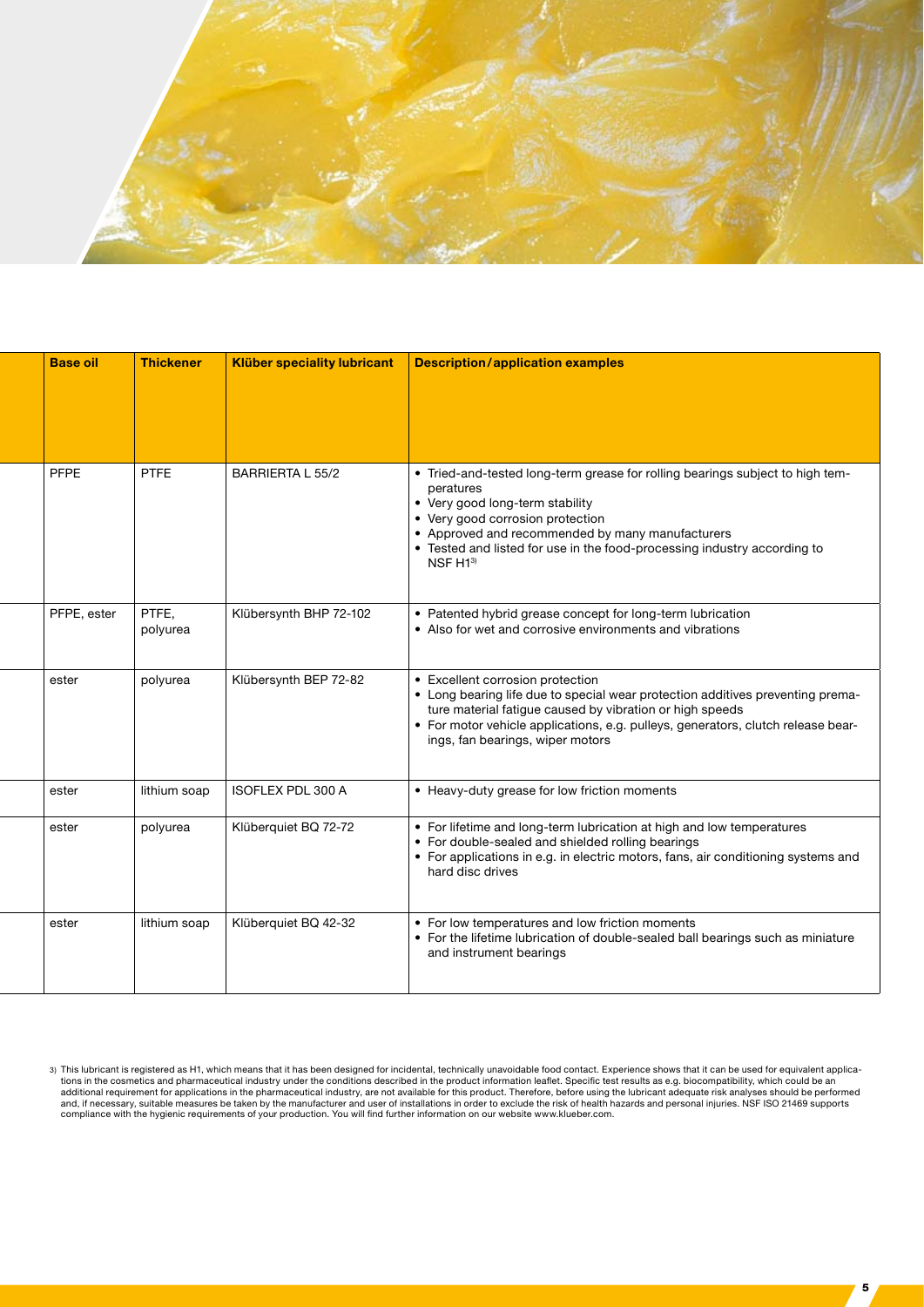# Rolling bearings

Special greases

| Selection criteria                           | <b>Upper service</b><br>temperature <sup>1)</sup><br>approx. | <b>Lower service</b><br>temperature <sup>1)</sup><br>approx. | Speed factor <sup>2)</sup><br>$n \cdot dm$<br>$[min-1·mm],$<br>approx. | <b>Base oil</b><br>viscosity<br><b>DIN 51562</b><br>$[mm^2/s]$ at<br>approx.<br>$40^{\circ}$ C/<br>104 °F | <b>Base oil</b><br>viscosity<br><b>DIN 51562</b><br>$[mm^2/s]$ at<br>approx.<br>100 °C/<br>212 °F |
|----------------------------------------------|--------------------------------------------------------------|--------------------------------------------------------------|------------------------------------------------------------------------|-----------------------------------------------------------------------------------------------------------|---------------------------------------------------------------------------------------------------|
| High-speed and spindle bearing applications  | 120 °C<br>248 °F                                             | $-50 °C$<br>$-58 °F$                                         | 2 100 000                                                              | 22                                                                                                        | $\sqrt{5}$                                                                                        |
| High-load and heavy-duty applications        | 150 °C<br>302 °F                                             | $-40 °C$<br>$-40 °F$                                         | 1 000 000                                                              | 130                                                                                                       | 14                                                                                                |
|                                              | 140 °C<br>284 °F                                             | $-20 °C$<br>$-4 °F$                                          | 500 000                                                                | 540                                                                                                       | 28                                                                                                |
|                                              | 140 °C<br>284 °F                                             | $-15 °C$<br>5 °F                                             | 500 000                                                                | 220                                                                                                       | 19                                                                                                |
| Applications in the food & pharma industry   | 120 °C<br>248 °F                                             | $-45 °C$<br>$-49 °F$                                         | 300 000                                                                | 150                                                                                                       | 22                                                                                                |
| Applications requiring electric conductivity | 150 °C<br>302 °F                                             | $-40 °C$<br>$-40 °F$                                         | 1 000 000                                                              | 150                                                                                                       | 19                                                                                                |

6

Most important selection criterion **Selection criterion** of secondary importance Selection criterion of tertiary importance

1) Service temperatures are guide values which depend on the lubricant's composition, the intended use and the application method. Lubricants change their consistency, shear viscosity or<br>viscosity depending on the mechanic

temperatures stated herein do not necessarily refer to DIN 51825.<br>2) Speed factors are guide values which depend on the type and size of the rolling bearing type and the local operating conditions, which is why they have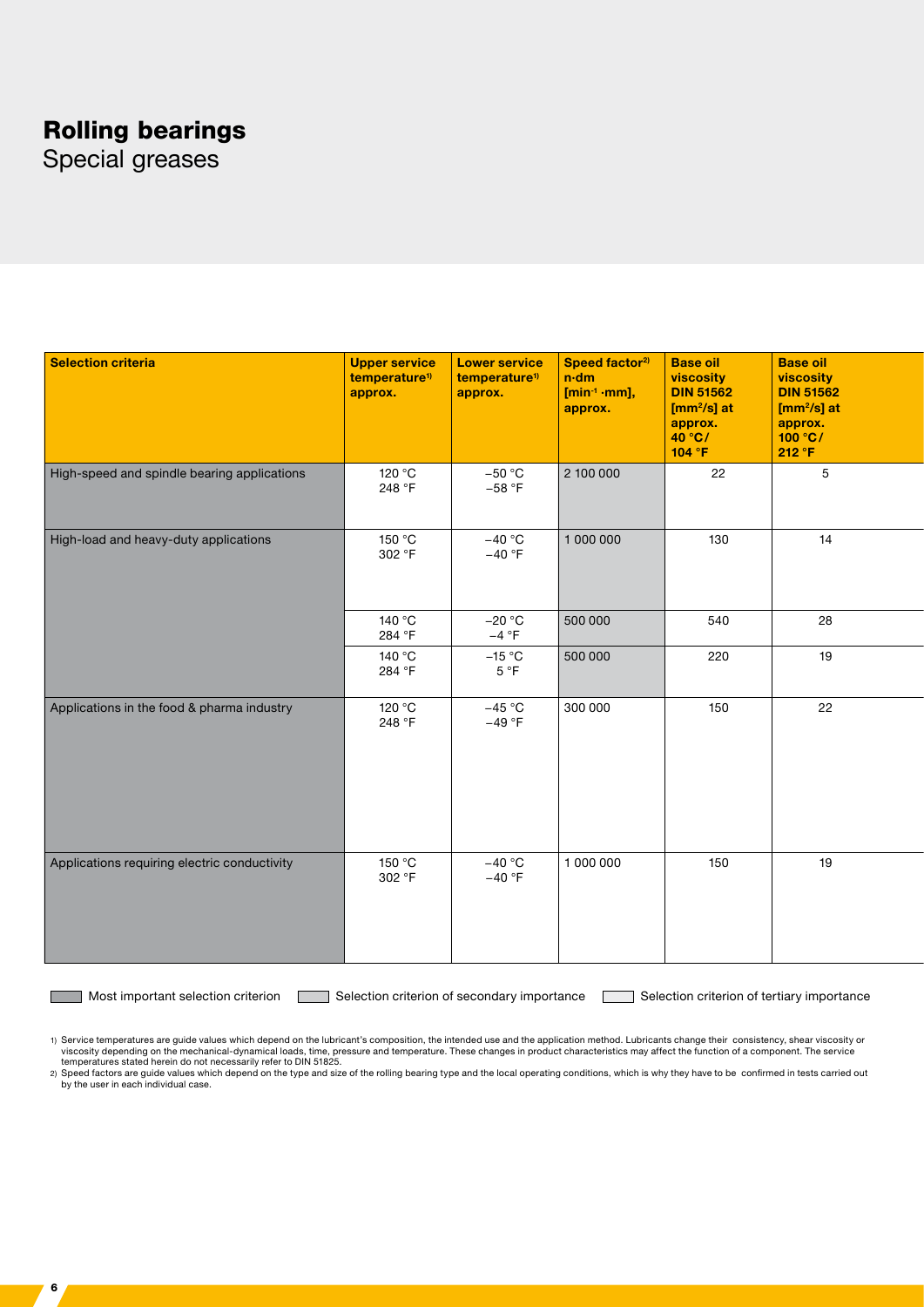

| <b>Base oil</b>                          | <b>Thickener</b>                    | <b>Klüber speciality lubricant</b> | <b>Description/application examples</b>                                                                                                                                                                                                                                                                                                                                                     |
|------------------------------------------|-------------------------------------|------------------------------------|---------------------------------------------------------------------------------------------------------------------------------------------------------------------------------------------------------------------------------------------------------------------------------------------------------------------------------------------------------------------------------------------|
|                                          |                                     |                                    |                                                                                                                                                                                                                                                                                                                                                                                             |
| synthetic<br>hydrocarbon/<br>ester       | polyurea                            | Klüberspeed BF 72-23               | • Especially for spindle bearings with inclined or vertical mounting position,<br>but also for horizontal shafts in machine tools                                                                                                                                                                                                                                                           |
| synthetic<br>hydrocarbon/<br>mineral oil | special<br>lithium soap             | Klüberplex BEM 41-141              | • For rolling and plain bearings subject to high loads<br>• For vibrations and oscillations<br>• For applications such as main bearings in wind turbines                                                                                                                                                                                                                                    |
| mineral oil                              | lithium soap                        | Klüberlub BE 41-542                | • For low to medium speeds                                                                                                                                                                                                                                                                                                                                                                  |
| mineral oil                              | special<br>calcium soap             | Klüberplex BE 31-222               | • For ball bearings subject to high loads in wet processing zones<br>• For medium rotating speeds                                                                                                                                                                                                                                                                                           |
| synthetic<br>hydrocarbon                 | aluminium<br>complex<br>soap        | Klübersynth UH1 14-151             | • NSF H1-registered <sup>3)</sup> and ISO 21469-certified - supports compliance with the<br>hygienic requirements of your production. Further information on our website<br>www.klueber.com.<br>• Excellent low-temperature behaviour<br>• Good wear protection<br>• Good water resistance, reducing the risk of corrosion and premature bearing<br>failure<br>• For medium rotation speeds |
| synthetic<br>hydrocarbon                 | lithium soap,<br>solid<br>lubricant | Klüberlectric BE 44-152            | • For the long-term lubrication of rolling bearings subject to static electricity,<br>e.g. in electric motors, paper making machines, copying machines, film<br>stretchers, guides in belt conveyors and fans<br>• Electric resistance based on DIN 53 482 ( $[Ω x cm]$ ), (electrode spacing 1 cm,<br>electrode surface 1 cm <sup>2</sup> ) $\leq$ 10 000                                  |

<sup>3)</sup> This lubricant is registered as H1, which means that it has been designed for incidental, technically unavoidable food contact. Experience shows that it can be used for equivalent applications in the cosmetics and pharm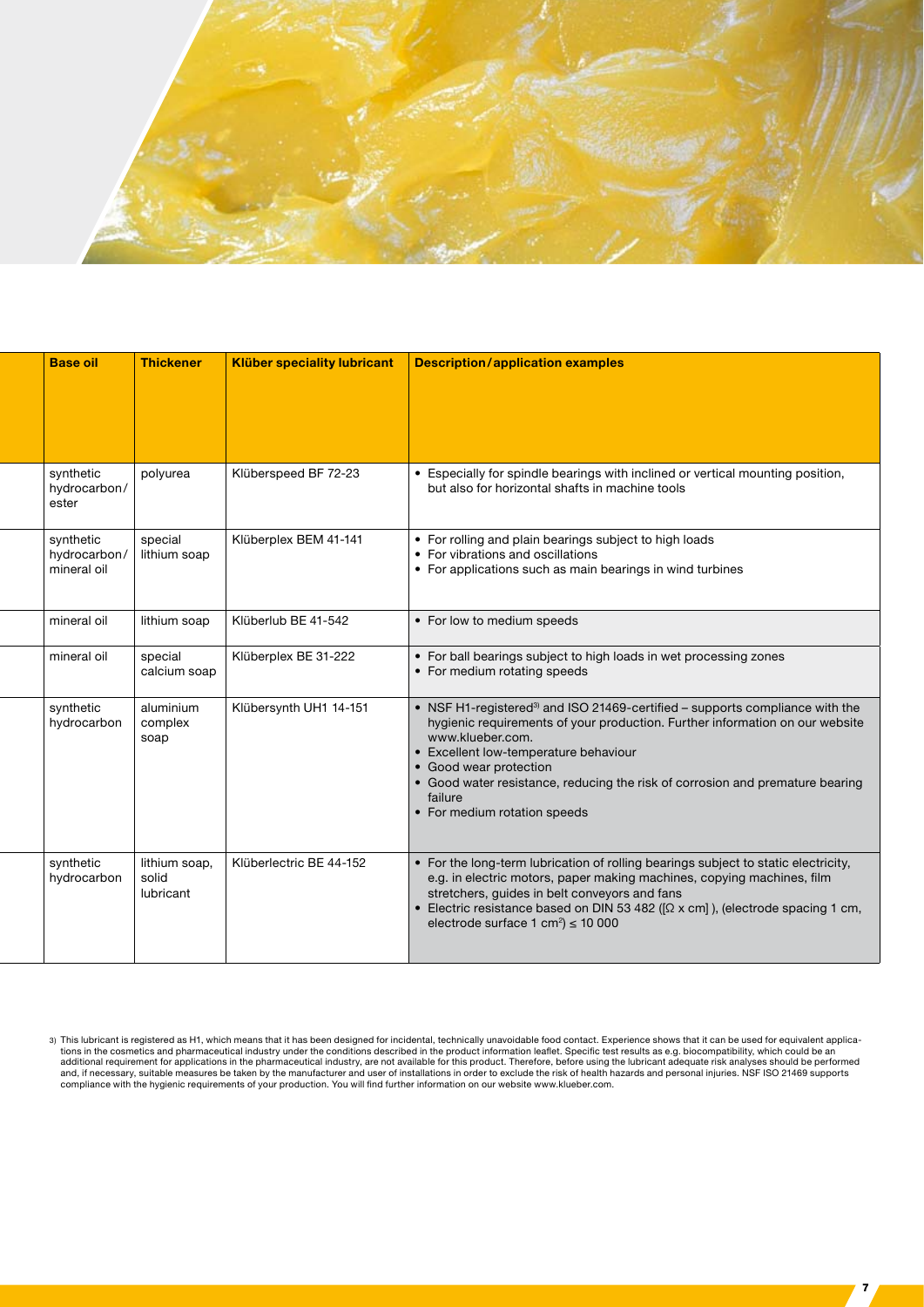### Plain bearings

Special greases

| Industry                                                                                                                                 | <b>Type of</b><br>operation | <b>Sliding speed</b><br>[m/s] | Max. surface<br>pressure<br>[N/mm <sup>2</sup> ] | temperature <sup>1)</sup><br>approx. | temperature <sup>1)</sup><br>approx. | Upper service   Lower service   Klüber speciality lubricant |
|------------------------------------------------------------------------------------------------------------------------------------------|-----------------------------|-------------------------------|--------------------------------------------------|--------------------------------------|--------------------------------------|-------------------------------------------------------------|
| Plant and machine building,<br>appliance industry                                                                                        |                             |                               |                                                  | 260 °C<br>500 °F                     | $-40 °C$<br>$-40 °F$                 | Klüberalfa BHR 53-402                                       |
|                                                                                                                                          |                             |                               |                                                  | 180 °C<br>356 °F                     | $-30 °C$<br>$-22 °F$                 | PETAMO GHY 441                                              |
|                                                                                                                                          | Oscillating/                | < 1                           |                                                  | 160 °C<br>320 °F                     | $-20 °C$<br>$-4 °F$                  | Klüberlub BVH 71-461                                        |
|                                                                                                                                          | rotating                    |                               | approx. 100                                      | 150 °C<br>302 °F                     | $-40 °C$<br>$-40 °F$                 | POLYLUB GLY 501                                             |
|                                                                                                                                          |                             |                               |                                                  | 140 °C<br>284 °F                     | $-20 °C$<br>$-4 °F$                  | Klüberlub BE 41-542                                         |
|                                                                                                                                          |                             |                               |                                                  | 140 °C<br>284 °F                     | $-30 °C$<br>$-22 °F$                 | Klüberlub BEM 41-122                                        |
|                                                                                                                                          | Mainly<br>rotating          | $\geq 1$                      | approx. 10                                       | 150 °C<br>302 °F                     | $-50 °C$<br>$-58 °F$                 | POLYLUB GLY 151                                             |
|                                                                                                                                          |                             | $\geq$ 2                      | approx. 1                                        | 130 °C<br>266 °F                     | $-50 °C$<br>$-58 °F$                 | Klübersynth LR 44-21                                        |
| Food-processing and phar-<br>maceutical industry                                                                                         | Oscillating/<br>rotating    | < 1                           | approx. 100                                      | 140 °C<br>284 °F                     | $-5 °C$<br>23 °F                     | Klübersynth UH1 64-1302                                     |
|                                                                                                                                          |                             |                               |                                                  | 120 °C<br>248 °F                     | $-35 °C$<br>$-31 °F$                 | Klüberfood NH1 94-301                                       |
|                                                                                                                                          | Mainly<br>rotating          | $\geq 1$                      | approx. 10                                       | 120 °C<br>248 °F                     | $-40 °C$<br>$-40 °F$                 | Klübersynth UH1 14-151                                      |
| Plant and machine building,<br>appliance and automotive<br>industry if lubricant contact<br>with the environment can-<br>not be excluded | Mainly<br>rotating          | $\geq 1$                      | approx. 10                                       | 100 °C<br>212 °F                     | $-40 °C$<br>$-40 °F$                 | Klüberbio M 72-82                                           |

8

Most important selection criterion **Selection criterion** Selection criterion of secondary importance Selection criterion of tertiary importance

1) Service temperatures are guide values which depend on the lubricant's composition, the intended use and the application method. Lubricants change their consistency, shear viscosity or viscosity depending on the mechanical-dynamical loads, time, pressure and temperature. These changes in product characteristics may affect the function of a component. Statements regarding the upper service temperature do not necessarily refer to DIN 51825.<br>2) Owing to the many different elastomer compositions, we recommend having their compatibility checked by the elastomer manufacturer prior to s

3) Biodegradable according to CEC-L-33-A-93. Biodegradable lubricants should be handled with the same care as all other lubricants. Any avoidance of contamination is to the benefit of our environment.<br>4) The product can no product has to be confirmed with the system manufacturer for each individual application. We will be pleased to provide assistance in this matter.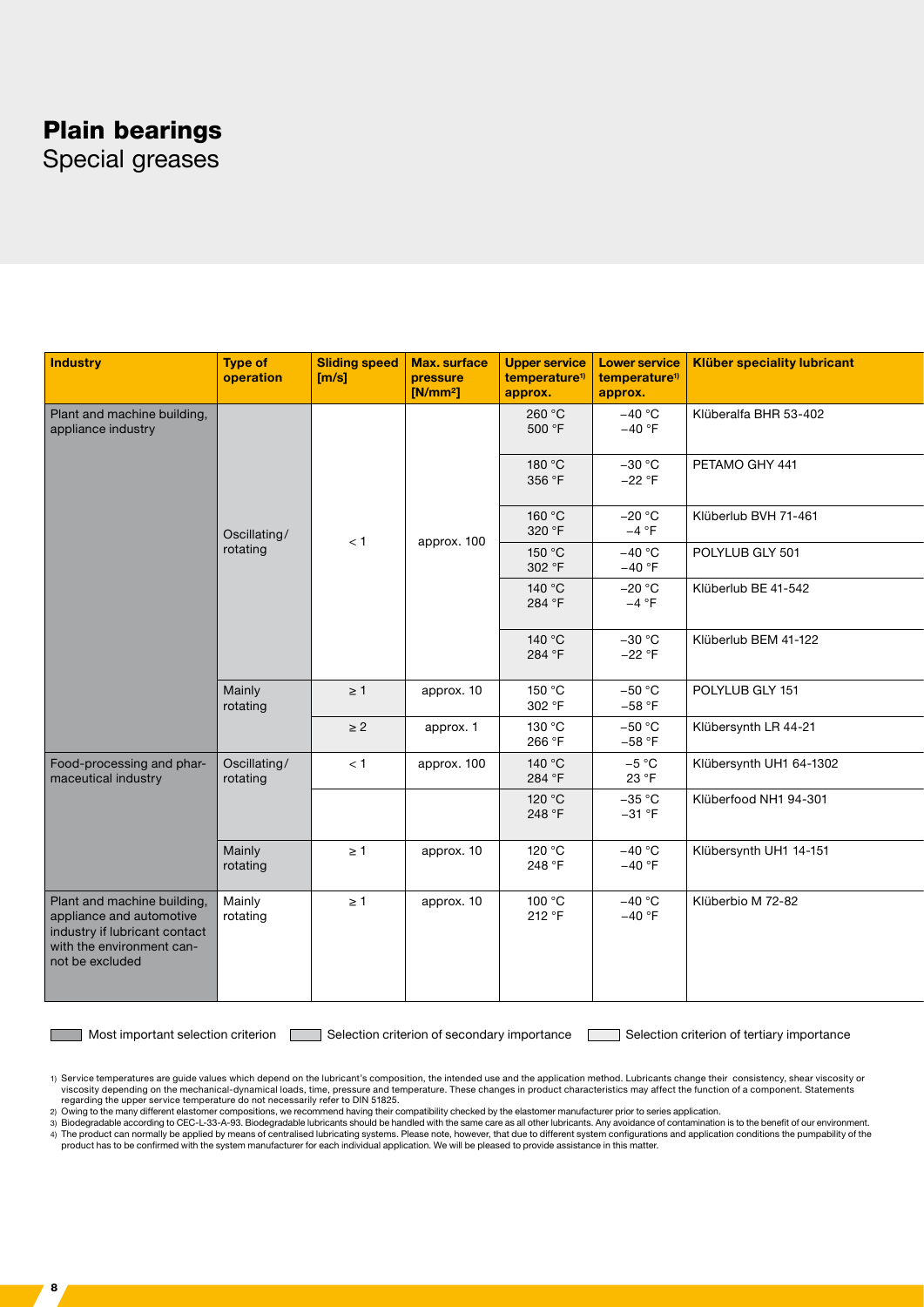

| <b>Description</b>                                                                                                                       | <b>Benefits</b>                                                                                                                                |
|------------------------------------------------------------------------------------------------------------------------------------------|------------------------------------------------------------------------------------------------------------------------------------------------|
|                                                                                                                                          |                                                                                                                                                |
| High-temperature, long-term lubricating grease with largely neutral<br>behaviour towards many materials (metals, plastics) <sup>2)</sup> | Lifetime lubrication enables a significant reduction in lubrication<br>quantities                                                              |
| Alternative to Klüberlub BVH 71-461, suitable for higher ambient<br>temperatures                                                         | Extended relubrication intervals, also at high temperatures owing to its<br>long-term stability                                                |
| The preferred lubricant option for plain bearings, offering long service<br>life and relubrication intervals                             | Suitable for universal standard applications                                                                                                   |
| Especially for plastic plain bearings; <sup>3</sup> also available in other base oil<br>viscosities                                      | Good compatibility with many plastics                                                                                                          |
| More solid alternative to Klüberlub BVH 71-461 (NLGI 2)                                                                                  | KP2N-20 grease according to the standard for bearing lubricants<br>DIN 51825, which is often required                                          |
| For steel/steel spherical plain bearings                                                                                                 | Improved functionality and long-term lubrication due to the formation<br>of a wear-resistant tribolayer                                        |
| Also for plastic plain bearings <sup>3</sup> owing to its good compatibility                                                             | Suitable for universal standard applications                                                                                                   |
| Also for plastic plain bearings <sup>2</sup> owing to its good compatibility                                                             | Suitable for universal standard applications                                                                                                   |
| NSF H1-registered and certified according to ISO 21469 for use in the<br>food-processing and pharmaceutical industries <sup>5)</sup>     | Long lifetime owing to good water resistance and wear protection                                                                               |
| NSF H1-registered for use in the food-processing and pharmaceutical<br>industries <sup>5)</sup>                                          | Good corrosion- and wear protection, also when subject to micro<br>movements; can be applied via centralised lubrication systems <sup>4)</sup> |
| NSF H1-registered and certified according to ISO 21469 for use in the<br>food-processing and pharmaceutical industries <sup>5)</sup>     | Reduced risk of bearing failure due to good water resistance                                                                                   |
| Readily biodegradable. <sup>3)</sup> The preferred option to avoid contamination of<br>soil or water.                                    | Suitable for many applications due to good wear and water resistance                                                                           |

<sup>5)</sup> This lubricant is registered as H1, which means that it has been designed for incidental, technically unavoidable food contact. Experience shows that it can be used for equivalent applica-<br>tions in the cosmetics and pha additional requirement for applications in the pharmaceutical industry, are not available for this product. Therefore, before using the lubricant adequate risk analyses should be performed<br>and, if necessary, suitable measu compliance with the hygienic requirements in your production. You will find further information about NSF ISO Standard 21469 on our website www.klueber.com.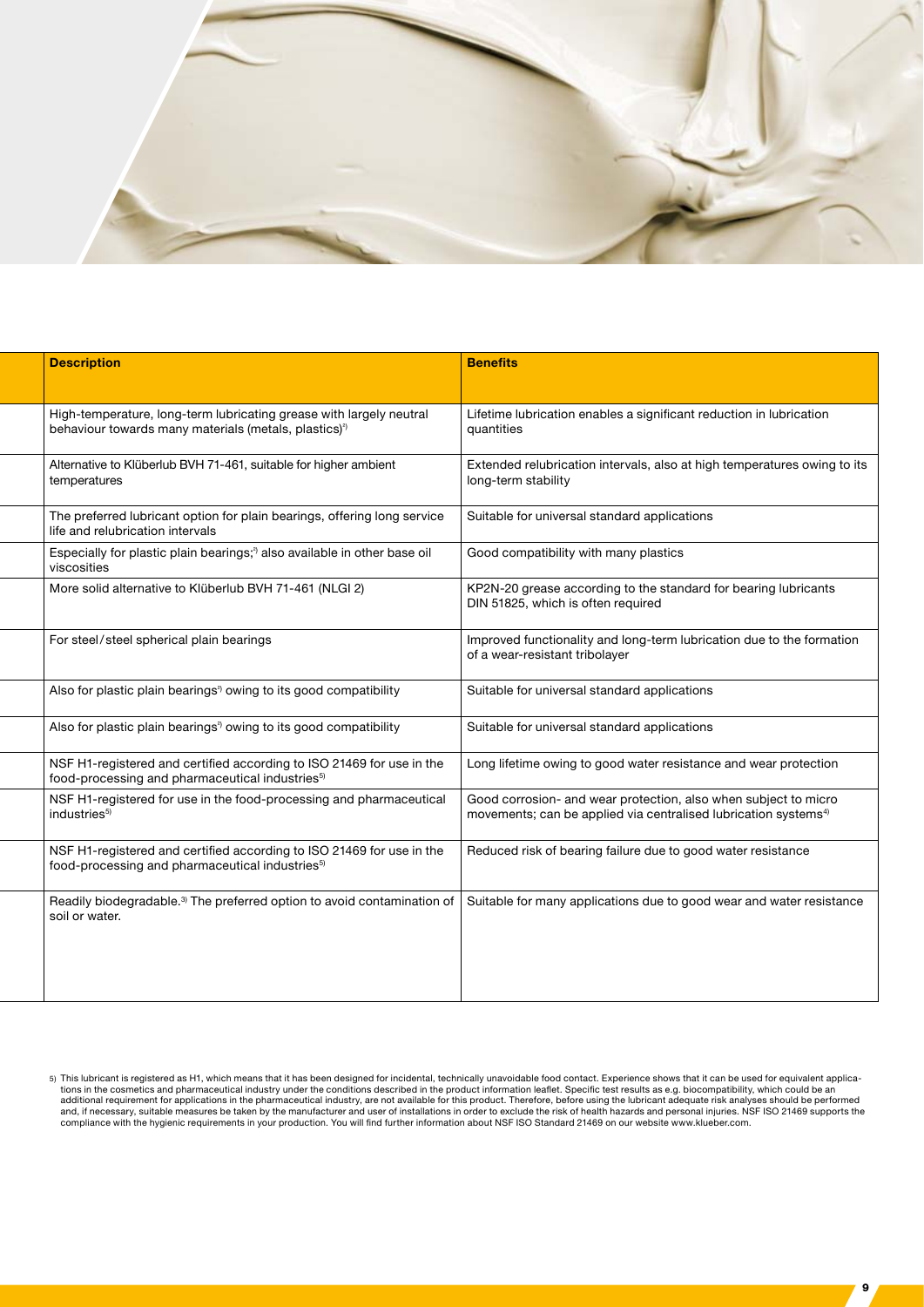# Plain bearings

Special oils and dry lubricants

#### Lubricating oils for hydrodynamic plain bearings:

| Application/requirement         | Klüber speciality lubricant                                                                                  |
|---------------------------------|--------------------------------------------------------------------------------------------------------------|
| Standard                        | Klüberoil GEM 1-100, -150, -220, -320, -460 N                                                                |
|                                 |                                                                                                              |
|                                 |                                                                                                              |
| Particular long-term resistance | Klüber Summit SH 32, 46, 68, 100                                                                             |
|                                 |                                                                                                              |
|                                 |                                                                                                              |
|                                 |                                                                                                              |
|                                 | Alternative: Klübersynth GH 6-, if the required<br>viscosity is not available in the Klüber Summit SH series |
|                                 |                                                                                                              |
|                                 |                                                                                                              |
|                                 |                                                                                                              |

#### Dry lubricants for tribologically optimised plain bearings:

10

| Type of lubricant                                     | Klüber speciality lubricant |
|-------------------------------------------------------|-----------------------------|
| 2-component tribosystem material (lubricant compound) | Klüberdur KM 02-854         |
|                                                       |                             |
|                                                       |                             |
| <b>Bonded coating</b>                                 | Klübertop TG 05-371         |
|                                                       |                             |
|                                                       |                             |
|                                                       |                             |
|                                                       |                             |

Most important selection criterion Selection criterion of secondary importance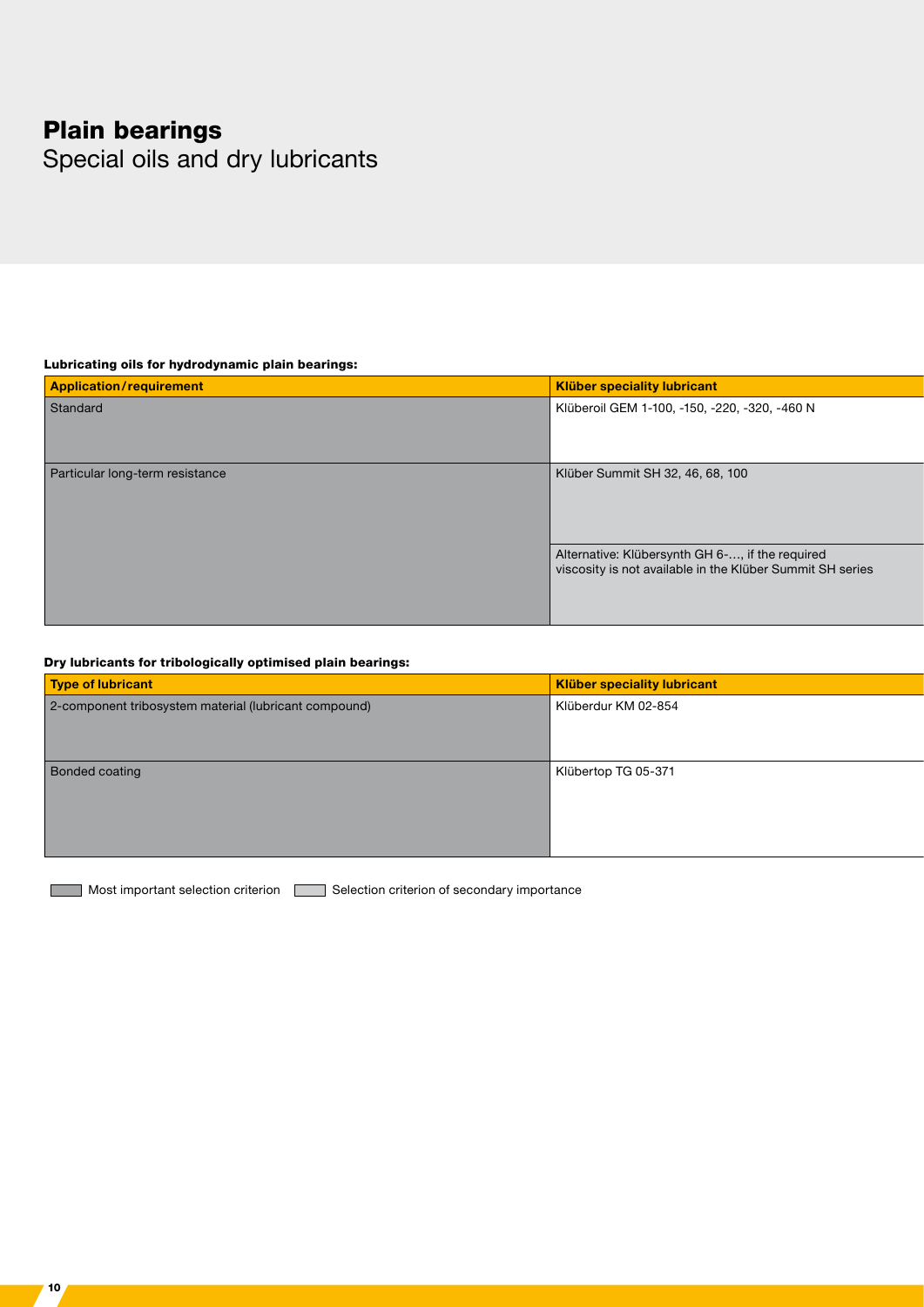

| <b>Description</b>                         | <b>Benefits</b>                                                                                           |
|--------------------------------------------|-----------------------------------------------------------------------------------------------------------|
| Viscosity depends on temperature and speed | Tried-and-tested gear oil series compatible with conventional plain bearing<br>metals                     |
| Viscosity depends on temperature and speed | Long-term, reasonably priced compressor oil series compatible with conven-<br>tional plain bearing metals |
|                                            | Tried-and-tested long-term gear oil series compatible with conventional plain<br>bearing metals           |

| <b>Description</b>                                                                                                                                                                                                                                      | <b>Benefits</b>                                                                                                                                           |
|---------------------------------------------------------------------------------------------------------------------------------------------------------------------------------------------------------------------------------------------------------|-----------------------------------------------------------------------------------------------------------------------------------------------------------|
| For bronze plain bearings with lubricating holes                                                                                                                                                                                                        | Lifetime lubrication not requiring additional lubrication with lubricating oil or<br>grease, saving maintenance costs and costs for relubrication systems |
| Bonded coatings should be selected with regard to compo-<br>nent geometry and material as well as the type of application,<br>operating conditions and application methods. Further products $\vert$ and running-in lubrication<br>available on request | Heat-hardening bonding agent for good adhesion and wear protection on<br>sliding surfaces for safe component operation; also suitable for emergency-      |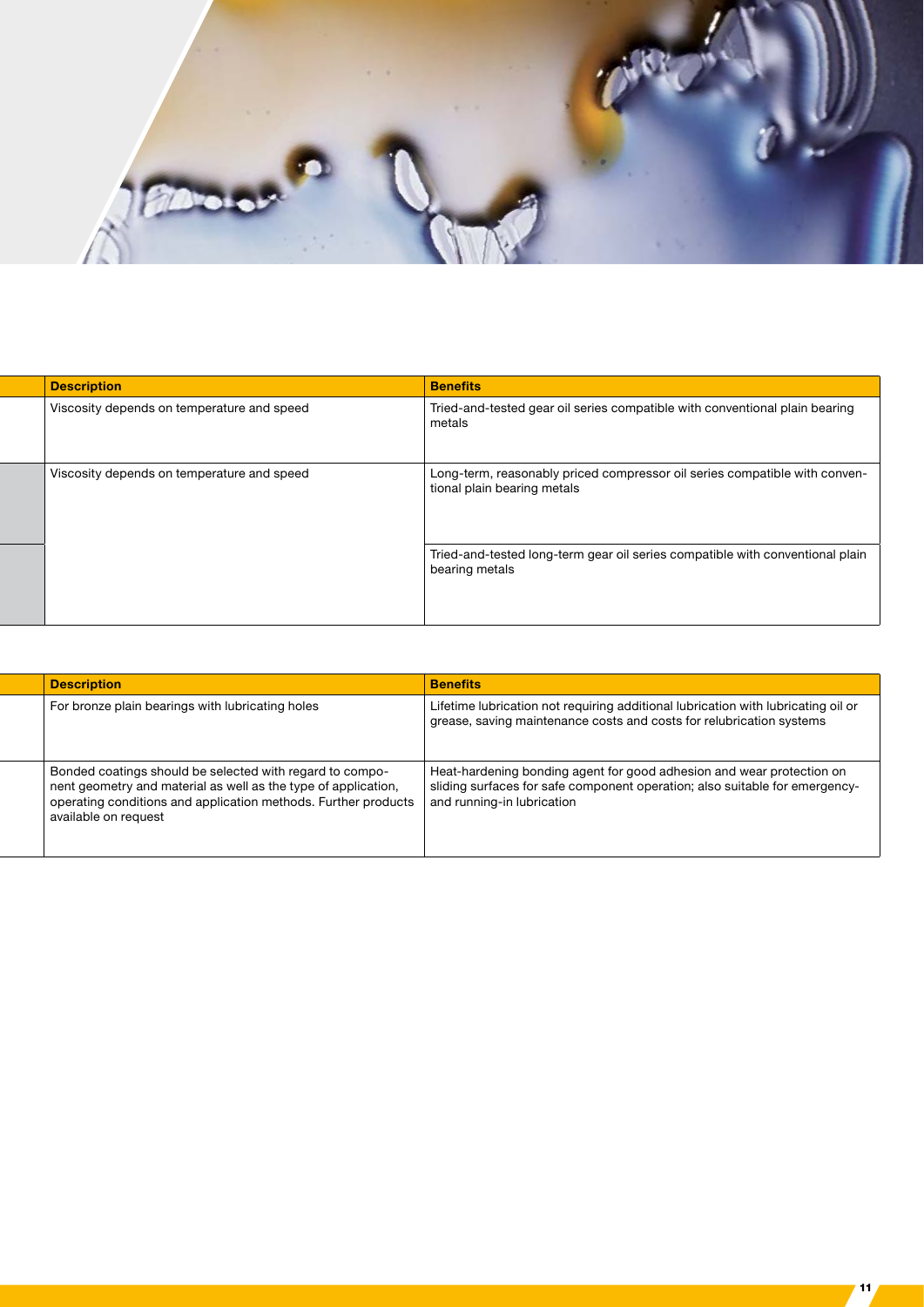### Linear guides

12

Special oils and fluid greases

#### Oil lubrication for continuous lubrication:

| Industry/requirements                       | Linear type           |
|---------------------------------------------|-----------------------|
| General/increased corrosion protection      | All                   |
| General                                     | Rolling motion guides |
|                                             |                       |
| General                                     | Slideways             |
|                                             |                       |
| Food-processing and pharmaceutical industry | All                   |
|                                             |                       |
| Readily biodegradable                       | All                   |
|                                             |                       |

#### Fluid grease lubrication for the continuous lubrication of all linear types:

| Industry/requirements                                              | NLGI class/requirements |  |
|--------------------------------------------------------------------|-------------------------|--|
| General/low speed ( $<$ 15 m/min) <sup>4)</sup>                    | NLGI 00/000             |  |
| General/medium speed (corresponds to 15 to 60 m/min) <sup>4)</sup> | NLGI 000                |  |
| General/medium speed (> 60 m/min) <sup>4)</sup>                    | <b>NLGI 0/00</b>        |  |
| General/higher temperatures                                        | <b>NLGI 0/00</b>        |  |
| General/high load, micromovements, vibration                       | NLGI 0, 00/000          |  |
| Food-processing and pharmaceutical industry                        | NLGI 00                 |  |

Most important selection criterion **Selection criterion** of secondary importance

1) This lubricant is registered as H1, which means that it has been designed for incidental, technically unavoidable food contact. Experience shows that it can be used for equivalent applications in the cosmetics and pharmaceutical industry under the conditions described in the product information leaflet. Specific test results as e.g. biocompatibility, which could be an additional requirement for<br>applications in the phar be taken by the manufacturer and user of installations in order to exclude the risk of health hazards and personal injuries. NSF ISO 21469 supports the compliance with the hygienic requirements in your production. You will find further information about ISO Standard 21469 on our website www.klueber.com.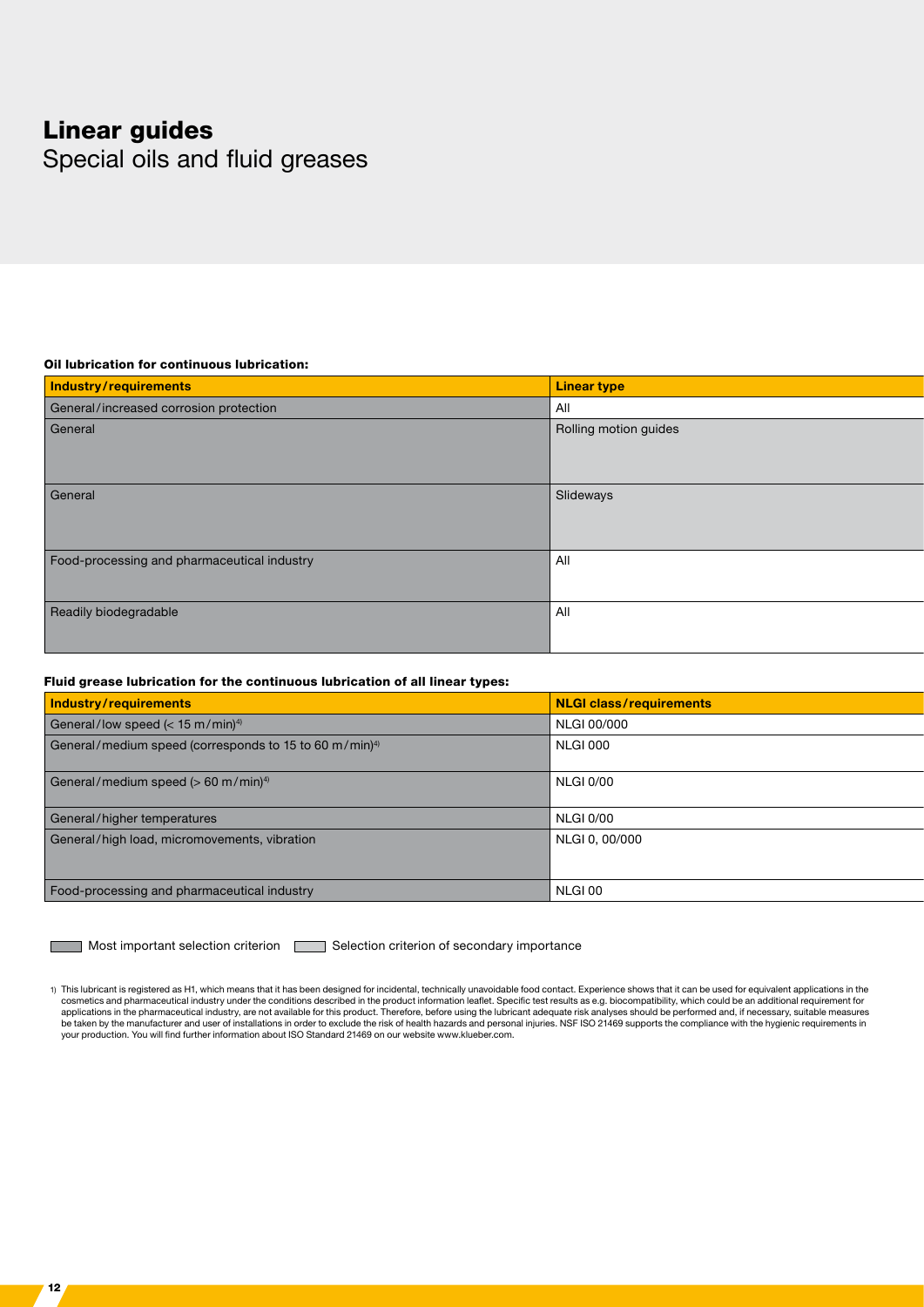

| Klüber speciality lubricant   | <b>Description</b>                                                                                                                                                                            |
|-------------------------------|-----------------------------------------------------------------------------------------------------------------------------------------------------------------------------------------------|
| Klübersynth MZ 4-17           | Good compatibility with other lubricants; can also be used for initial lubrication                                                                                                            |
| Klüberoil GEM 1-46, 68, 220 N | CLP gear oil offering good corrosion- and wear protection. Viscosity to be<br>selected according to speed. Klüberoil GEM 1-46 N is suitable for particularly  <br>low ambient temperatures    |
| LAMORA D 68, 220              | CGLP slideway oil with good demulsifying behaviour towards cooling lubri-<br>cants, tried-and-tested also for plastic guideways. <sup>2)</sup> Viscosity to be selected<br>according to speed |
| Klüberoil 4 UH1-68 N          | NSF H1-registered and ISO 21469-certified. <sup>1</sup> Good ageing resistance and<br>wear protection. Also available in other viscosities (ISO VG 32  1500)                                  |
| Klüberbio C 2-46              | Low water hazard ensures unharmed environment. <sup>3)</sup> High-performance lubri-<br>cant. Also available in ISO VG 100 as Klüberbio CA 2-100                                              |

|  | <b>Klüber speciality lubricant</b> | <b>Description</b>                                                                                                               |
|--|------------------------------------|----------------------------------------------------------------------------------------------------------------------------------|
|  | MICROLUBE GB 00                    | With high-pressure and antiwear additives, without solid lubricants                                                              |
|  | CENTOPLEX GLP 500                  | Good pressure absorbtion capacity                                                                                                |
|  | ISOFLEX TOPAS NCA 5051             | Low base oil viscosity for low friction and smooth running                                                                       |
|  | ISOFLEX TOPAS NCA 5051             | Synthetic base oil with good ageing resistance                                                                                   |
|  | MICROLUBE GB 0, 00                 | With high-pressure and antiwear additives, without solid lubricants. Select<br>NLGI class according to lubrication specification |
|  | Klübersynth UH1 14-1600            | NSF H1-registered and ISO 21469-certified. <sup>1)</sup> Good corrosion protection                                               |

 $713<sub>1</sub>$ 

<sup>2)</sup> Owing to the many different elastomer compositions, we recommend having their compatibility checked by the elastomer manufacturer prior to series application.<br>3) Biodegradable according to CEC-L-33-A-93. Biodegradable l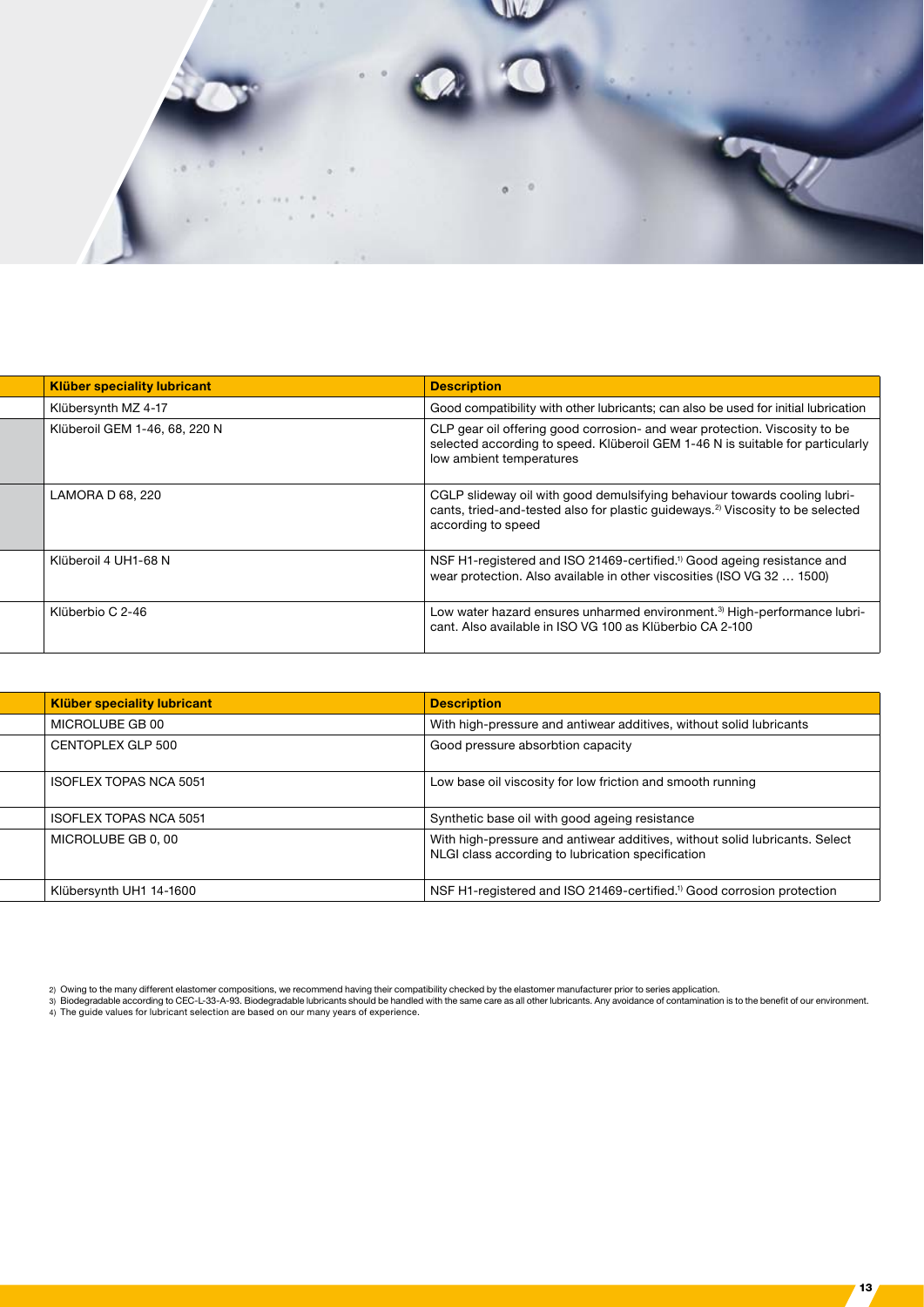# Linear guides

Special greases

#### Grease lubrication for extended relubrication intervals:

| <b>Linear type</b>                          | Industry/requirements                          | <b>Selection criterion</b>                                  |
|---------------------------------------------|------------------------------------------------|-------------------------------------------------------------|
| Rolling motion guides, primarily with balls | Universal                                      | Low speed $(< 15 \text{ m/min})$ <sup>4)</sup>              |
|                                             |                                                | Medium speed (corresponds to 15 to 60 m/min) <sup>4)</sup>  |
|                                             |                                                | High speed ( $> 60$ m/min) <sup>4)</sup>                    |
| Miniature guideway                          | Universal                                      |                                                             |
| <b>Roller screw drives</b>                  | Universal                                      |                                                             |
| Trapezoidal thread drives                   | Plastic nut                                    | Low speed $(< 15 \text{ m/min})$ <sup>4)</sup>              |
|                                             | Metal nut                                      | Medium speed (corresponds to 15 to 60 m/min) <sup>4)</sup>  |
| Sliding motion guides                       | Universal                                      | Medium speed (corresponds to 15 to 60 m/min) <sup>4)</sup>  |
| All                                         | Smooth running                                 | High accelerations and speed                                |
|                                             | Micromovement/vibration                        | Normal load                                                 |
|                                             | High load                                      |                                                             |
|                                             | High temperature                               | Not in high vacuum, UV light, aggressive media              |
|                                             |                                                |                                                             |
|                                             | Clean room production/semi-conduc-             | Friction point temperature up to 60 °C (140 °F) not in high |
|                                             | tor, LCD, HDD production                       | vacuum or aggressive radiation                              |
|                                             | Clean room production/semi-conduc-             | High temperature range, under high vacuum, UV radiation     |
|                                             | tor, LCD, HDD production                       |                                                             |
|                                             | Food-processing and pharmaceutical<br>industry |                                                             |
|                                             | Ecologically sensitive areas                   | Readily biodegradable for a clean environment <sup>3)</sup> |
|                                             |                                                |                                                             |
|                                             |                                                |                                                             |

14

Most important selection criterion Selection criterion of secondary importance Selection criterion of tertiary importance

1) This lubricant is registered as H1, which means that it has been designed for incidental, technically unavoidable food contact. Experience shows that it can be used for equivalent applications in the cosmetics and pharmaceutical industry under the conditions described in the product information leaflet. Specific test results as e.g. biocompatibility, which could be an additional requirement for<br>applications in the phar be taken by the manufacturer and user of installations in order to exclude the risk of health hazards and personal injuries. NSF ISO 21469 supports the compliance with the hygienic requirements in your production. You will find further information about ISO Standard 21469 on our website www.klueber.com.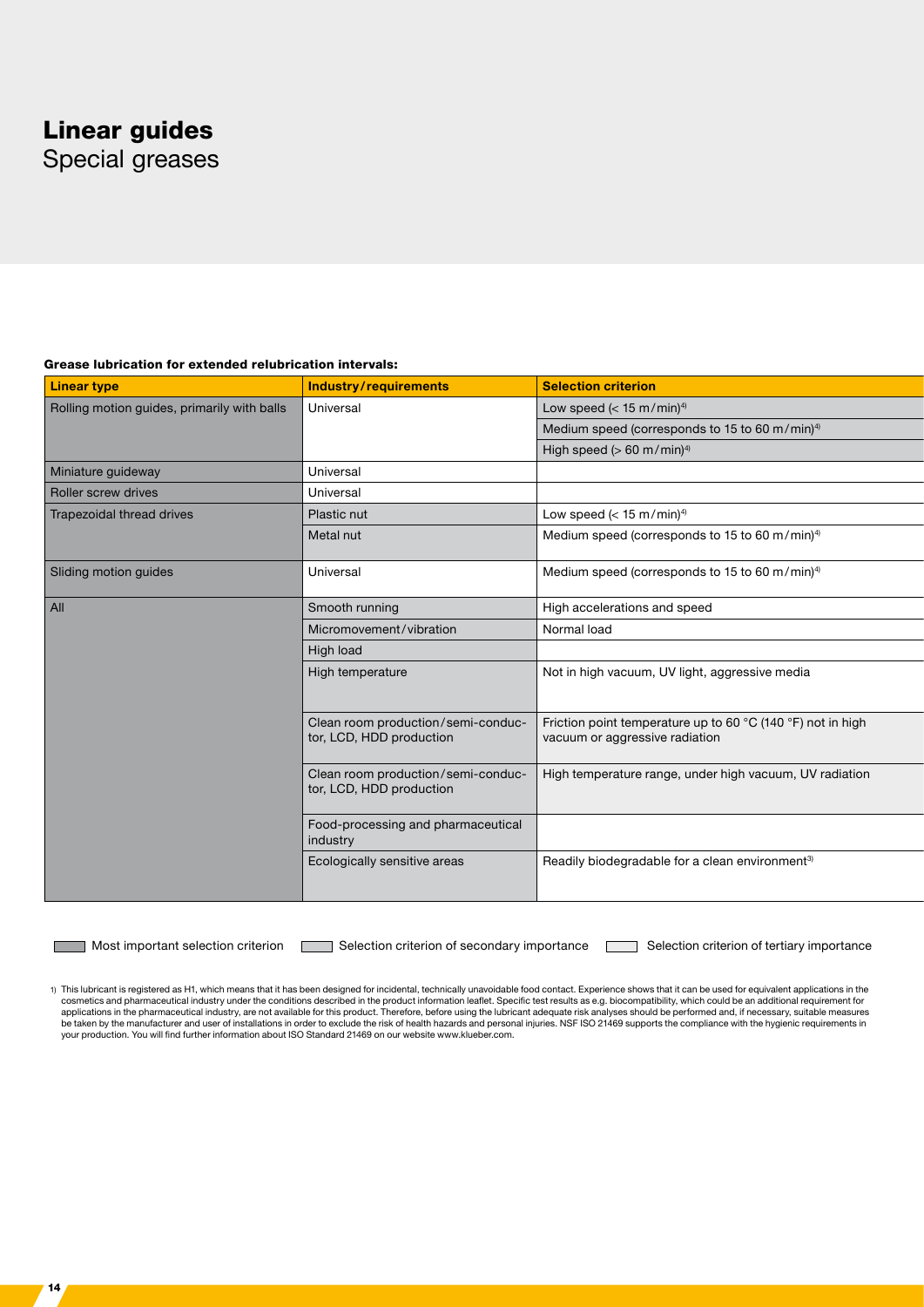

| <b>Klüber speciality lubricant</b> | <b>Description</b>                                                                                                                                                        |
|------------------------------------|---------------------------------------------------------------------------------------------------------------------------------------------------------------------------|
| Klüberplex BE 31-222               | Lubricating grease, good adhesion and sealing effect                                                                                                                      |
| Klüberplex BE 31-102               | Lubricating grease, good adhesion and sealing effect                                                                                                                      |
| <b>ISOFLEX NCA 15</b>              | Lubricating grease, good adhesion and sealing effect                                                                                                                      |
| <b>ISOFLEX TOPAS AK 50</b>         | Fluid grease. NLGI 0 for easy application                                                                                                                                 |
| Klüberplex BEM 41-132              | Good lubricating capacities in linear contact                                                                                                                             |
| POLYLUB GLY 801                    | Good compatibility with plastics. <sup>2)</sup> Lubricants for higher speeds on request                                                                                   |
| Klüberplex BEM 41-132              | Good wear protection for long relubrication intervals. Lubricants for high/low speeds on request                                                                          |
| Klüberplex BEM 41-132              | Good wear protection for long relubrication intervals. Lubricants for high/low speeds on request                                                                          |
| <b>ISOFLEX TOPAS NCA 52</b>        | Ageing-resistant lubricating grease for long-term lubrication                                                                                                             |
| Klüberplex BEM 34-132              | Tried-and-tested grease against tribocorrosion                                                                                                                            |
| Klüberlub BE 71-501                | Good wear protection, applicable through central lubricating systems <sup>5)</sup>                                                                                        |
| Klübersynth BM 44-42               | Very wide temperature range. Compatible with plastics. <sup>2)</sup> Low-cost alternative to PFPE oils.<br>Tried-and-tested for automotive applications (steering system) |
| Klübersynth BEM 34-32              | Primarily supplied in small 50 g packs for relubrication in clean room environments                                                                                       |
| <b>BARRIERTA KM 192</b>            | Low evaporation rate                                                                                                                                                      |
| Klüberfood NH1 94-301              | NSF H1-registered <sup>1)</sup>                                                                                                                                           |
| Klüberbio M 72-82                  | Low water hazard ensures unharmed environment. Good water resistance.<br>High pressure absorption capacity                                                                |

<sup>2)</sup> Owing to the many different elastomer compositions, we recommend having their compatibility checked by the elastomer manufacturer prior to series application.<br>3) Biodegradable according to CEC-L-33-A-93. Biodegradable l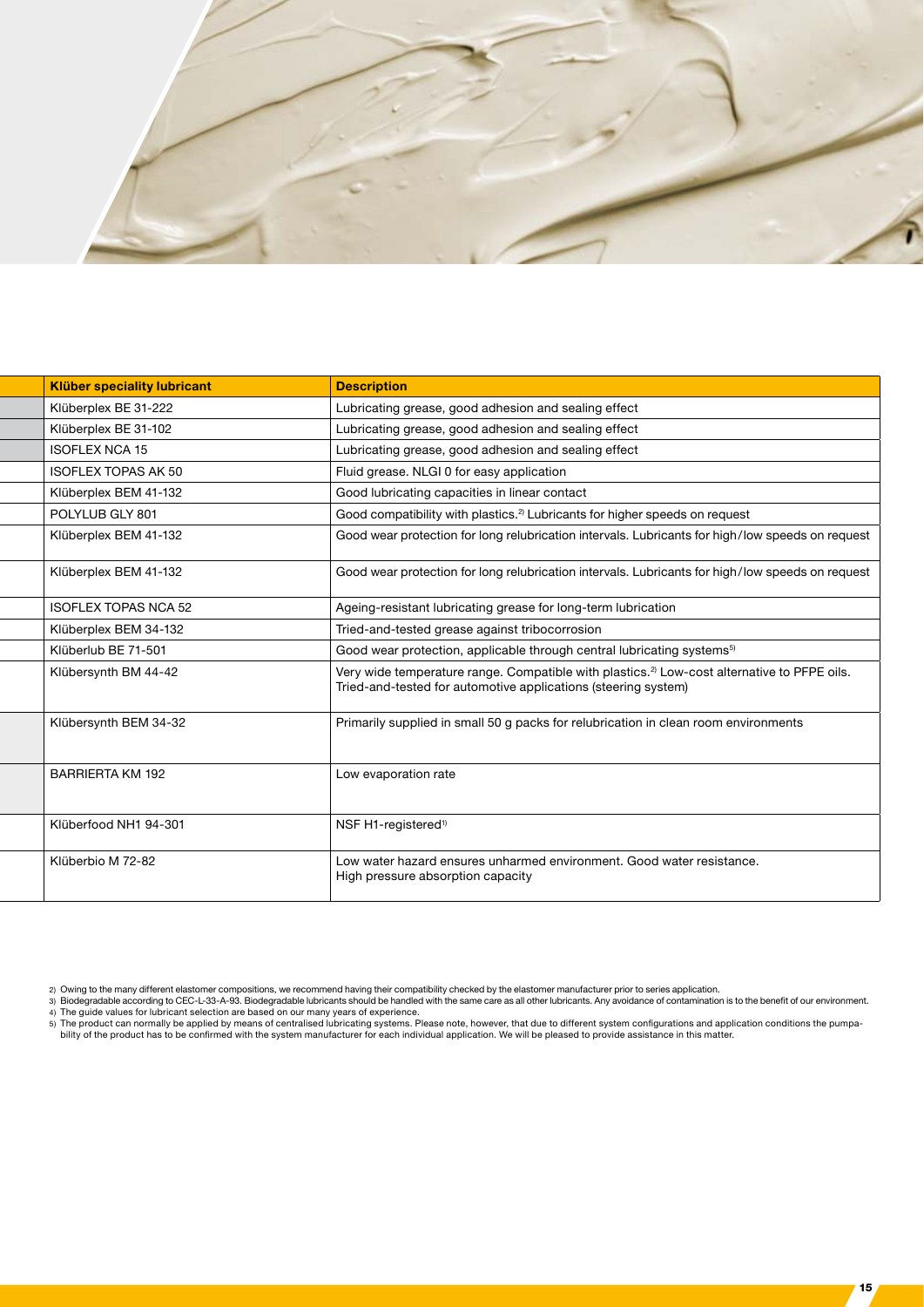### Gears Special oils

| Industry                          | <b>Gear type</b>                              |                  | Klüber speciality lubricant      | Service temperature range <sup>1)</sup>         |                                          |  |
|-----------------------------------|-----------------------------------------------|------------------|----------------------------------|-------------------------------------------------|------------------------------------------|--|
|                                   | Spur, bevel,<br>planetary and<br>hypoid gears | <b>Worm gear</b> |                                  | <b>Upper service</b><br>temperature,<br>approx. | Lower service<br>temperature,<br>approx. |  |
| General                           | $+++$                                         | $+$              | Klüberoil GEM 1- N               | 100 °C<br>212 °F                                | $-15~^\circ\mathrm{C}$<br>5 °F           |  |
| General                           | $+++$                                         | $++$             | Klübersynth GEM 4- N             | 140 °C<br>284 °F                                | $-45 °C$<br>$-49 °F$                     |  |
| General                           | $^{++}$                                       | $+++$            | Klübersynth GH 6-                | 160 °C<br>320 °F                                | $-25 °C$<br>$-13 °F$                     |  |
| Food & pharma                     | $+++$                                         | $+++$            | Klübersynth UH1 6- <sup>2)</sup> | 160 °C<br>320 °F                                | $-35 °C$<br>$-31$ °F                     |  |
| Food & pharma                     | $++$                                          | $++$             | Klüberoil 4 UH1- N <sup>2)</sup> | 120 °C<br>248 °F                                | $-35 °C$<br>$-31$ °F                     |  |
| Ecologically sensi-<br>tive areas | $+++$                                         | $++$             | Klübersynth GEM 2-               | 130 °C<br>266 °F                                | $-30\text{ °C}$<br>$-22 °F$              |  |

 $+++$  Optimum performance/enhanced benefit  $++$  Improved performance/benefit  $++$  Standard performance

1) Service temperatures are guide values which depend on the lubricant's composition, the intended use and the application method. Lubricants change their consistency, shear viscosity or viscosity<br>depending on the mechanic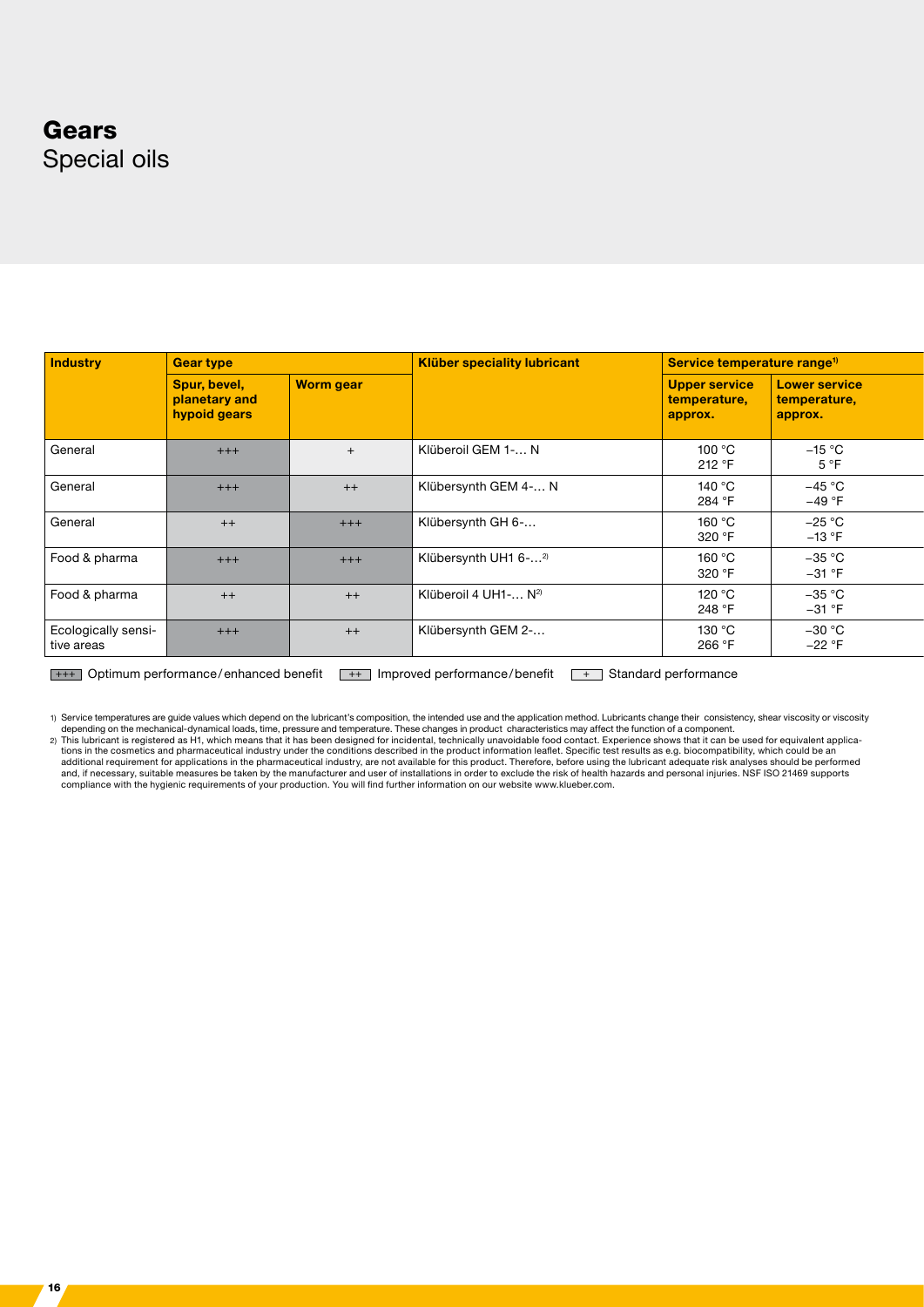

| <b>Performance parameters</b> |          |                                                      |                           |                                   |                                                                   | DIN 51 502, AGMA 9005                | <b>Registrations</b>     |
|-------------------------------|----------|------------------------------------------------------|---------------------------|-----------------------------------|-------------------------------------------------------------------|--------------------------------------|--------------------------|
| <b>Energy</b><br>saving       | Oil life | Scuffing<br>$\vert$ load capacity $\vert$ resistance | Micro-pitting   Wear pro- | tection of<br>rolling<br>bearings | <b>Elastomer</b><br>compatibility<br><b>Radial shaft</b><br>seals | designation                          | and tests                |
|                               |          | $+++$                                                | $+++$                     | $+++$                             | $+++$                                                             | CLP, EP oil                          | NSF <sub>H2</sub>        |
| $++$                          | $++$     | $+++$                                                | $+++$                     | $+++$                             | $+++$                                                             | CLP HC, EP oil                       |                          |
| $+++$                         | $+++$    | $+++$                                                | $+++$                     | $+++$                             | $+++$                                                             | CLP PG, EP oil                       |                          |
| $+++$                         | $+++$    | $+++$                                                | $+++$                     | $+++$                             | $+++$                                                             | CLP PG, EP oil                       | NSF H1,<br>NSF ISO 21469 |
| $++$                          | $++$     | $++$                                                 |                           | $+++$                             | $+++$                                                             | CLP HC, EP oil                       | NSF H1,<br>NSF ISO 21469 |
| $++$                          | $++$     | $+++$                                                | $+++$                     | $+++$                             | $++$                                                              | $\vert$ CLP E <sup>4)</sup> , EP oil | CEC-L-33-A-933)          |

 $17<sub>2</sub>$ 

3) Biodegradable lubricants should be handled with the same care as all other lubricants. Any avoidance of contamination is to the benefit of our environment.<br>4) Complies with CLP requirements, except for demulsibility and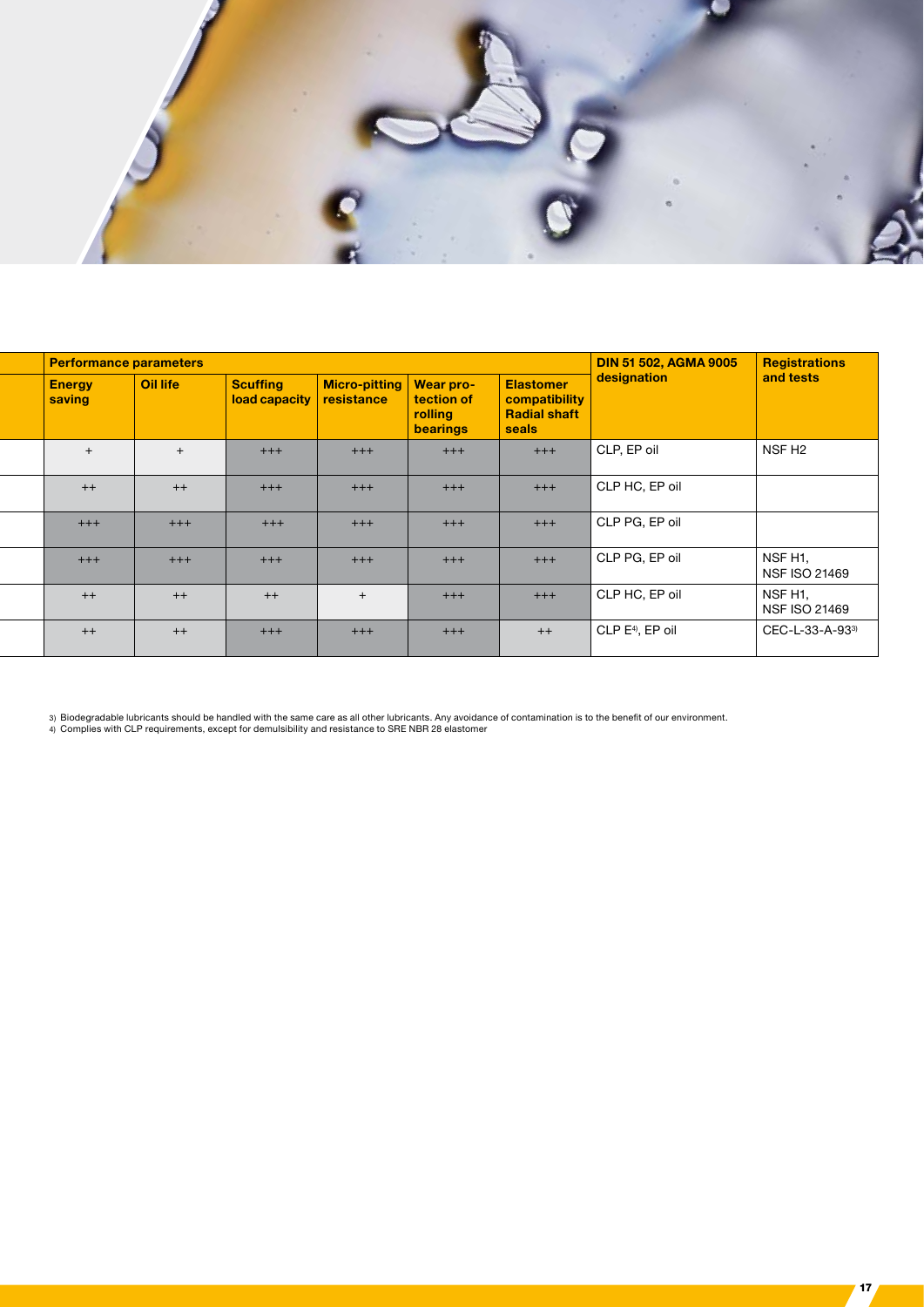# **Chains** Speciality lubricants

| Industry                                      | Upper service temperature <sup>1)</sup> approx.                    |
|-----------------------------------------------|--------------------------------------------------------------------|
| Food-processing and pharmaceutical industries | 250 °C<br>482 °F                                                   |
|                                               | 160 °C                                                             |
|                                               | 320 °F                                                             |
|                                               | 120 °C<br>248 °F                                                   |
| Other industries                              | 1 000 $^{\circ}$ C                                                 |
|                                               | 1832 °F                                                            |
|                                               | Note: above approx. 200 °C/392 °F dry lubrication<br>500 °C        |
|                                               | 932 °F                                                             |
|                                               | Note: above approx. 200 °C/392 °F dry lubrication<br>250 °C/482 °F |
|                                               |                                                                    |
|                                               |                                                                    |
|                                               |                                                                    |
|                                               |                                                                    |
|                                               |                                                                    |
|                                               |                                                                    |
|                                               |                                                                    |
|                                               |                                                                    |
|                                               |                                                                    |
|                                               |                                                                    |
|                                               | 120 °C/248 °F                                                      |
|                                               |                                                                    |
|                                               |                                                                    |
|                                               |                                                                    |
|                                               |                                                                    |
|                                               |                                                                    |
|                                               | 110°C/230 °F                                                       |
|                                               | 80 °C/176 °F                                                       |
|                                               |                                                                    |
|                                               |                                                                    |

Most important selection criterion Selection criterion of secondary importance Selection criterion of tertiary importance

1) Service temperatures are guide values which depend on the lubricant's composition, the intended use and the application method. Lubricants change their consistency, shear viscosity or<br>viscosity depending on the mechanic 2) This lubricant is registered as H1, which means that it has been designed for incidental, technically unavoidable food contact. Experience shows that it can be used for equivalent applications in the cosmetics and pharm compliance with the hygienic requirements in your production. You will find further information about NSF ISO Standard 21469 on our website www.klueber.com.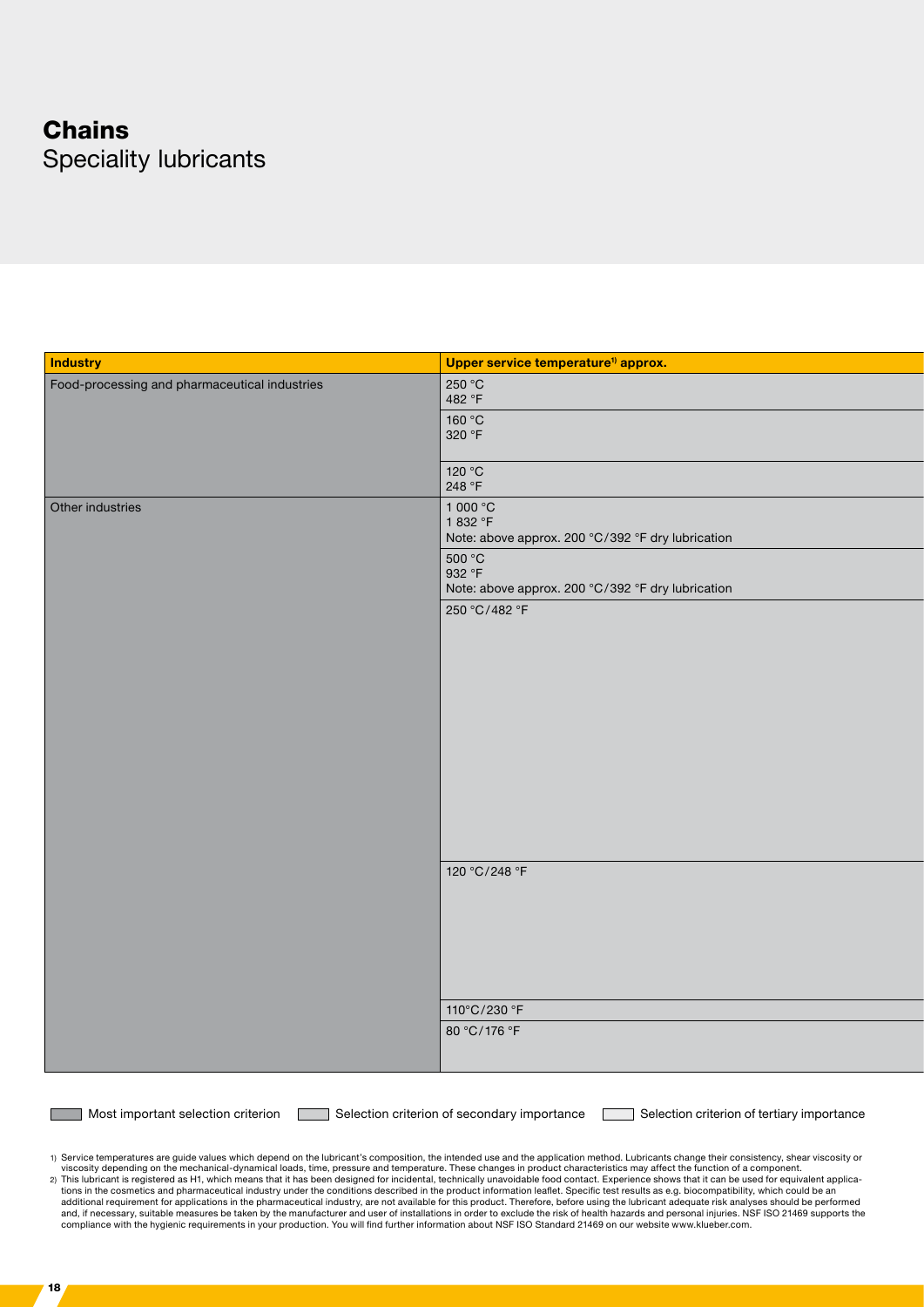

| Klüberfood NH1 CH 2-220 <sup>2)</sup><br>High-temperature chain oil, NSF H1-registered, ISO 21469-certified<br>Klüberfood NH1 C 6-150 <sup>2)</sup><br>Special high-temperature chain oil based on polyglycol for chains in can lacquering lines;<br>NSF H1-registered and ISO 21469-certified<br>NSF H1-registered and ISO 21469-certified. For normal temperatures<br>Klüberoil 4 UH1-32 N bis 460 N <sup>2)</sup><br>Solid lubricant suspension, e.g. for chains in burning, melting or annealing furnaces.<br><b>WOLFRAKOTE TOP FLUID</b><br>Note: for applications at service temperatures above 250 °C/482 °F<br>High-temperature chain oil containing solid lubricants; also for plate carrier chains in baking ovens.   Klüberoil YF 100<br>Note: for applications at service temperatures above 250 °C/482 °F<br>Glass and rockwool polymerization furnaces (heat relief materials); conveyors (e.g. in the<br>Klübersynth CH 2-100 N or other viscosity grades of<br>automotive industry), drying installations (e.g. for gypsum board)<br>the Klübersynth CH 2 series<br>HOTEMP SUPER N PLUS<br>For continuous board or laminate presses. Approved for Dieffenbacher chains.<br>Especially for belt lubrication.<br>Lubrication of chains and pins (ContiRoll presses of Messrs. Siempelkamp)<br>HOTEMP SUPER M 121 S<br>Lubrication of bending rods (wood presses of Messrs. Dieffenbacher)<br>HOTEMP SUPER CH 2-100<br>Especially for fabric conveyor chains in textile finishing machines<br>Klübersynth CTH 2-260<br>For conveyor chains in biaxial film stretchers; especially for high chain speeds and stretch-<br>Klübersynth CH 2-280<br>ing temperatures. Approved by Messrs. Brückner<br>Chain lubricant based on mineral oil, also for conveyor chains in wet processing zones<br>STRUCTOVIS HD series; especially<br>STRUCTOVIS FHD and STRUCTOVIS EHD<br>For moist conditions, especially when exposed to water and steam. Hydrocapillary effect<br>Klüberoil CA 1-460<br>(lubricant penetrates through humidity and water)<br>Klüberplus SK 11-299<br>Lubricating wax for chains, up to 70 - 80°C/158 - 176°F "quasi-dry" lubricating film;<br>especially for the initial lubrication by the chain manufacturer<br>Biodegradable chain oils tested acc. to CEC L-33-A-93, 21 days, ≥ 70 % 3)<br>Klüberbio CA 2 oils (multi-purpose oils)<br>Klüberbio C 2-46<br>(especially for escalator step chain and passenger<br>conveyors) | Selection criteria <sup>4)</sup> | <b>Klüber speciality lubricant</b> |
|------------------------------------------------------------------------------------------------------------------------------------------------------------------------------------------------------------------------------------------------------------------------------------------------------------------------------------------------------------------------------------------------------------------------------------------------------------------------------------------------------------------------------------------------------------------------------------------------------------------------------------------------------------------------------------------------------------------------------------------------------------------------------------------------------------------------------------------------------------------------------------------------------------------------------------------------------------------------------------------------------------------------------------------------------------------------------------------------------------------------------------------------------------------------------------------------------------------------------------------------------------------------------------------------------------------------------------------------------------------------------------------------------------------------------------------------------------------------------------------------------------------------------------------------------------------------------------------------------------------------------------------------------------------------------------------------------------------------------------------------------------------------------------------------------------------------------------------------------------------------------------------------------------------------------------------------------------------------------------------------------------------------------------------------------------------------------------------------------------------------------------------------------------------------------------------------------------------------------------------------------------------------------------------------------------------------------------------------------------------------------------------------------------------------------------------------------------|----------------------------------|------------------------------------|
|                                                                                                                                                                                                                                                                                                                                                                                                                                                                                                                                                                                                                                                                                                                                                                                                                                                                                                                                                                                                                                                                                                                                                                                                                                                                                                                                                                                                                                                                                                                                                                                                                                                                                                                                                                                                                                                                                                                                                                                                                                                                                                                                                                                                                                                                                                                                                                                                                                                            |                                  |                                    |
|                                                                                                                                                                                                                                                                                                                                                                                                                                                                                                                                                                                                                                                                                                                                                                                                                                                                                                                                                                                                                                                                                                                                                                                                                                                                                                                                                                                                                                                                                                                                                                                                                                                                                                                                                                                                                                                                                                                                                                                                                                                                                                                                                                                                                                                                                                                                                                                                                                                            |                                  |                                    |
|                                                                                                                                                                                                                                                                                                                                                                                                                                                                                                                                                                                                                                                                                                                                                                                                                                                                                                                                                                                                                                                                                                                                                                                                                                                                                                                                                                                                                                                                                                                                                                                                                                                                                                                                                                                                                                                                                                                                                                                                                                                                                                                                                                                                                                                                                                                                                                                                                                                            |                                  |                                    |
|                                                                                                                                                                                                                                                                                                                                                                                                                                                                                                                                                                                                                                                                                                                                                                                                                                                                                                                                                                                                                                                                                                                                                                                                                                                                                                                                                                                                                                                                                                                                                                                                                                                                                                                                                                                                                                                                                                                                                                                                                                                                                                                                                                                                                                                                                                                                                                                                                                                            |                                  |                                    |
|                                                                                                                                                                                                                                                                                                                                                                                                                                                                                                                                                                                                                                                                                                                                                                                                                                                                                                                                                                                                                                                                                                                                                                                                                                                                                                                                                                                                                                                                                                                                                                                                                                                                                                                                                                                                                                                                                                                                                                                                                                                                                                                                                                                                                                                                                                                                                                                                                                                            |                                  |                                    |
|                                                                                                                                                                                                                                                                                                                                                                                                                                                                                                                                                                                                                                                                                                                                                                                                                                                                                                                                                                                                                                                                                                                                                                                                                                                                                                                                                                                                                                                                                                                                                                                                                                                                                                                                                                                                                                                                                                                                                                                                                                                                                                                                                                                                                                                                                                                                                                                                                                                            |                                  |                                    |
|                                                                                                                                                                                                                                                                                                                                                                                                                                                                                                                                                                                                                                                                                                                                                                                                                                                                                                                                                                                                                                                                                                                                                                                                                                                                                                                                                                                                                                                                                                                                                                                                                                                                                                                                                                                                                                                                                                                                                                                                                                                                                                                                                                                                                                                                                                                                                                                                                                                            |                                  |                                    |
|                                                                                                                                                                                                                                                                                                                                                                                                                                                                                                                                                                                                                                                                                                                                                                                                                                                                                                                                                                                                                                                                                                                                                                                                                                                                                                                                                                                                                                                                                                                                                                                                                                                                                                                                                                                                                                                                                                                                                                                                                                                                                                                                                                                                                                                                                                                                                                                                                                                            |                                  |                                    |
|                                                                                                                                                                                                                                                                                                                                                                                                                                                                                                                                                                                                                                                                                                                                                                                                                                                                                                                                                                                                                                                                                                                                                                                                                                                                                                                                                                                                                                                                                                                                                                                                                                                                                                                                                                                                                                                                                                                                                                                                                                                                                                                                                                                                                                                                                                                                                                                                                                                            |                                  |                                    |
|                                                                                                                                                                                                                                                                                                                                                                                                                                                                                                                                                                                                                                                                                                                                                                                                                                                                                                                                                                                                                                                                                                                                                                                                                                                                                                                                                                                                                                                                                                                                                                                                                                                                                                                                                                                                                                                                                                                                                                                                                                                                                                                                                                                                                                                                                                                                                                                                                                                            |                                  |                                    |
|                                                                                                                                                                                                                                                                                                                                                                                                                                                                                                                                                                                                                                                                                                                                                                                                                                                                                                                                                                                                                                                                                                                                                                                                                                                                                                                                                                                                                                                                                                                                                                                                                                                                                                                                                                                                                                                                                                                                                                                                                                                                                                                                                                                                                                                                                                                                                                                                                                                            |                                  |                                    |
|                                                                                                                                                                                                                                                                                                                                                                                                                                                                                                                                                                                                                                                                                                                                                                                                                                                                                                                                                                                                                                                                                                                                                                                                                                                                                                                                                                                                                                                                                                                                                                                                                                                                                                                                                                                                                                                                                                                                                                                                                                                                                                                                                                                                                                                                                                                                                                                                                                                            |                                  |                                    |
|                                                                                                                                                                                                                                                                                                                                                                                                                                                                                                                                                                                                                                                                                                                                                                                                                                                                                                                                                                                                                                                                                                                                                                                                                                                                                                                                                                                                                                                                                                                                                                                                                                                                                                                                                                                                                                                                                                                                                                                                                                                                                                                                                                                                                                                                                                                                                                                                                                                            |                                  |                                    |
|                                                                                                                                                                                                                                                                                                                                                                                                                                                                                                                                                                                                                                                                                                                                                                                                                                                                                                                                                                                                                                                                                                                                                                                                                                                                                                                                                                                                                                                                                                                                                                                                                                                                                                                                                                                                                                                                                                                                                                                                                                                                                                                                                                                                                                                                                                                                                                                                                                                            |                                  |                                    |
|                                                                                                                                                                                                                                                                                                                                                                                                                                                                                                                                                                                                                                                                                                                                                                                                                                                                                                                                                                                                                                                                                                                                                                                                                                                                                                                                                                                                                                                                                                                                                                                                                                                                                                                                                                                                                                                                                                                                                                                                                                                                                                                                                                                                                                                                                                                                                                                                                                                            |                                  |                                    |
|                                                                                                                                                                                                                                                                                                                                                                                                                                                                                                                                                                                                                                                                                                                                                                                                                                                                                                                                                                                                                                                                                                                                                                                                                                                                                                                                                                                                                                                                                                                                                                                                                                                                                                                                                                                                                                                                                                                                                                                                                                                                                                                                                                                                                                                                                                                                                                                                                                                            |                                  |                                    |

3) Biodegradable lubricants should be handled with the same care as all other lubricants. Any avoidance of contamination is to the benefit of our environment.<br>4) For detailed product data, please refer to the product infor

19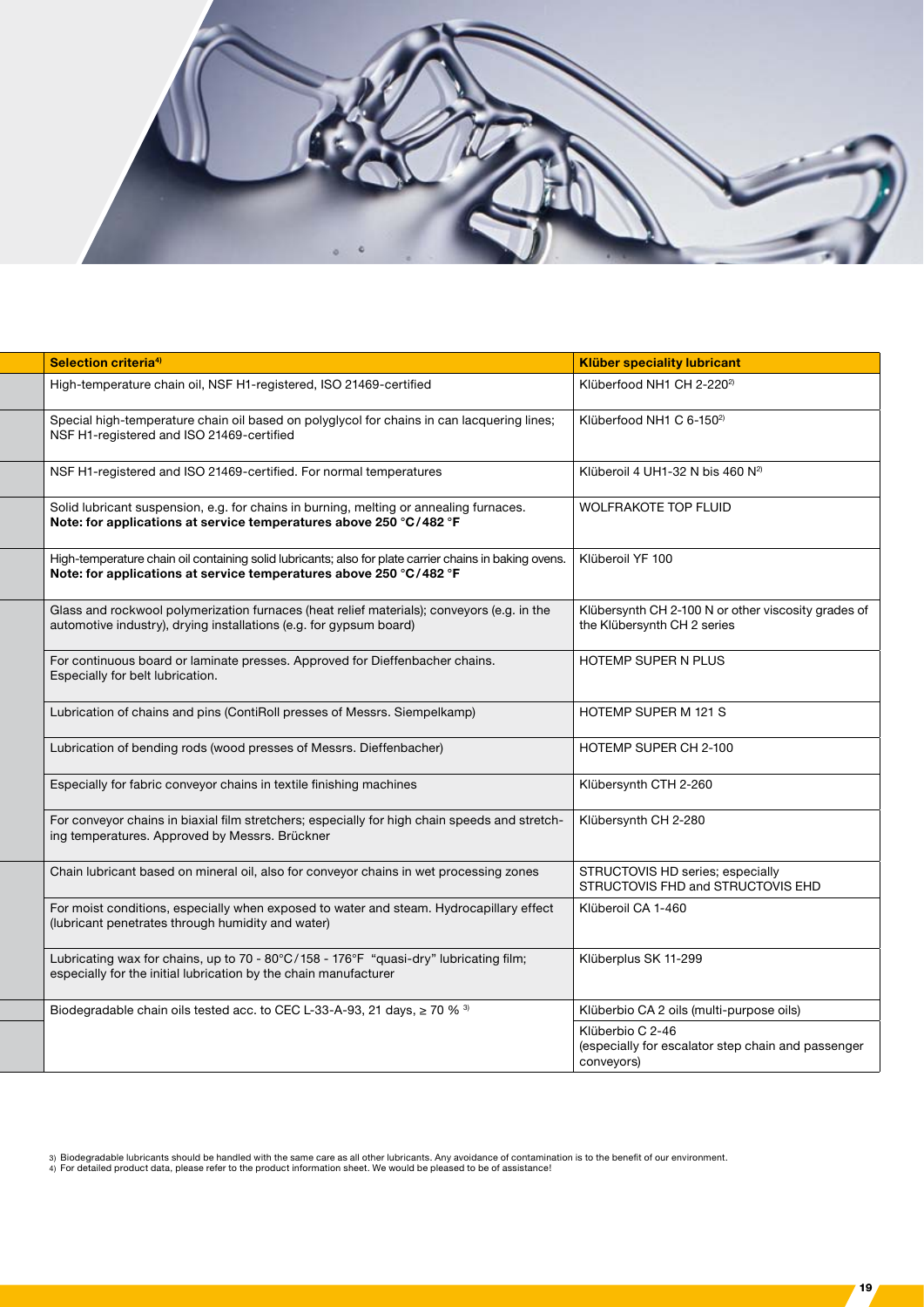### **Screws**

Special pastes and dry lubricants

|                    | <b>Service temperature</b><br>range <sup>1)</sup>   |                                                            | <b>Screw material</b> |                                                                                          |                                                                                          |                          |                                                                                                |                                             |  |  |
|--------------------|-----------------------------------------------------|------------------------------------------------------------|-----------------------|------------------------------------------------------------------------------------------|------------------------------------------------------------------------------------------|--------------------------|------------------------------------------------------------------------------------------------|---------------------------------------------|--|--|
|                    | upper<br>service<br>temperature<br>range<br>approx. | <b>lower</b><br>service<br>temperature<br>range<br>approx. | standard              | friction values<br>for initial<br>tightening <sup>2)</sup><br>standard<br>screw material | standard<br>deviation (S)                                                                | special steel<br>A 2-70  | friction values standard<br>for initial<br>tightening <sup>3)</sup><br>special steel<br>A 2-70 | deviation (S)                               |  |  |
|                    | 1 200 °C<br>2 192 °F                                | $-30 °C$<br>$-22 °F$                                       | $\bullet$             | $\mu_{\rm K} = 0.15$<br>$\mu_{\rm G} = 0.17$                                             | $S_{\rm K} = 0.008$<br>$S_0 = 0.026$                                                     | $\bullet$                | $\mu_{\rm K}$ = 0.11<br>$\mu_{G} = 0.13$                                                       | $S_k = 0.007$<br>$S_0 = 0.007$              |  |  |
|                    | 1000 °C<br>1832 °F                                  | $-40 °C$<br>$-40 °F$                                       | $\bullet$             | $\mu_{\rm K} = 0.09$<br>$\mu_{\rm G} = 0.11$                                             | $S_k = 0.009$<br>$S_G = 0.02$                                                            | $\bullet$                | $\mu_{\rm K} = 0.11$<br>$\mu_{\rm G} = 0.13$                                                   | $S_{\kappa} = 0.011$<br>$S_{\rm g} = 0.032$ |  |  |
| Pastes             | 140 °C<br>284 °F                                    | $-40 °C$<br>$-40 °F$                                       | $\bullet$             | $\mu_{\rm K} = 0.11$<br>$\mu_{G}^{\prime} = 0.10$                                        | $S_{\rm K} = 0.008$<br>$S_{\alpha}^{P} = 0.012$                                          | $\bullet$                | $\mu_{\rm K}$ = 0.10<br>$\mu_{G} = 0.09$                                                       | $S_{\kappa} = 0.013$<br>$S_G^0 = 0.01$      |  |  |
|                    | 120 °C<br>248 °F                                    | $-45 °C$<br>$-49 °F$                                       | $\bullet$             | $\mu_{\rm K} = 0.10$<br>$\mu_{\rm G} = 0.13$                                             | $S_k = 0.004$<br>$S_0 = 0.017$                                                           | $\bullet$                | $\mu_{\rm K}$ = 0.09<br>$\mu_{\text{\tiny G}}$ = 0.19                                          | $S_{\kappa} = 0.009$<br>$S_{\rm g} = 0.022$ |  |  |
|                    | 120 °C<br>248 °F                                    | $-30 °C$<br>$-22 °F$                                       | $\bullet$             | $\mu_{\rm K} = 0.13$<br>$\mu_{\rm G} = 0.11$                                             | $\left  \begin{array}{l} S_{\kappa} = 0.012 \\ S_{\text{G}} = 0.011 \end{array} \right $ | $\qquad \qquad -$        | not<br>measured                                                                                | not<br>measured                             |  |  |
|                    | 1 000 °C<br>1832 °F                                 | $-40 °C$<br>$-40 °F$                                       | $\bullet$             | $\mu_{\rm K} = 0.14$ <sup>4)</sup><br>$\mu_{\rm G} = 0.14^{4}$                           | $S_{\kappa} = 0.006$ <sup>4)</sup><br>$S_0^2 = 0.028$ <sup>4)</sup>                      | $\overline{\phantom{a}}$ | $-$                                                                                            | $\overline{\phantom{a}}$                    |  |  |
|                    | 350 °C<br>662 °F                                    | $-180 °C$<br>$-292$ °F                                     | $\bullet$             | $\mu_{\rm K} = 0.06$ <sup>4)</sup><br>$\mu_{\rm G} = 0.07$ <sup>4)</sup>                 | $S_{\rm k}$ = 0.003 <sup>4)</sup><br>$S_0^2 = 0.007^{4}$                                 | $\bullet$                | $\mu_{\rm K}$ = 0.05<br>$\mu_{\text{\tiny G}}=0.08$                                            | $S_{\kappa} = 0.007$<br>$S_0 = 0.007$       |  |  |
| Dry<br>lubrication | 300 °C<br>572 °F                                    | $-40 °C$<br>$-40 °F$                                       | $\bullet$             | $\mu_{\rm K} = 0.06$ <sup>4)</sup><br>$\mu_{\rm G} = 0.08$ <sup>4)</sup>                 | $S_{\kappa} = 0.007$ <sup>4)</sup><br>$S_0 = 0.019^{4}$                                  | $\bullet$                | $\mu_{\rm K} = 0.06$<br>$\mu_{\rm G} = 0.11$                                                   | $S_k = 0.005$<br>$S_0 = 0.051$              |  |  |
|                    | 180 °C<br>356 °F                                    | $-40 °C$<br>$-40 °F$                                       | $\bullet$             | $\mu_{\rm K} = 0.12^{4}$<br>$\mu_{\text{G}} = 0.14^{4}$                                  | $S_{\rm k}$ = 0.005 <sup>4)</sup><br>$S_{\text{G}}^{\text{A}} = 0.006$ <sup>4)</sup>     | $\overline{\phantom{a}}$ | $\qquad \qquad -$                                                                              | $\overline{\phantom{a}}$                    |  |  |
|                    | 90 °C<br>194 °F                                     | $-40 °C$<br>$-40 °F$                                       | $\bullet$             | $\mu_{\rm K} = 0.11^{-5}$<br>$\mu_G = 0.13^{5}$                                          | $S_{K} = 0.011^{5}$<br>$S_0^2 = 0.021^{5}$                                               | $\bullet$                | $\mu_{\rm K}$ = 0.14<br>$\mu_{G}^{2} = 0.12$                                                   | $S_{k} = 0.018$<br>$S_0^2 = 0.017$          |  |  |

**Most important selection criterion** 

1) Service temperatures are guide values which depend on the lubricant's composition, the intended use and the application method. Lubricants change their consistency, shear viscosity or

viscosity depending on the mechanical-dynamical loads, time, pressure and temperature. These changes in product characteristics may affect the function of a component.<br>2) Measured with screws M 10x30-8.8, DIN EN ISO 4017,

bearing surface friction coefficient,  $\mu_{\alpha}$  = thread friction coefficient<br>4) Screws pretreated with zinc-phosphatized surface

5) Friction values and standard deviation with a mixing ratio of 1 : 3.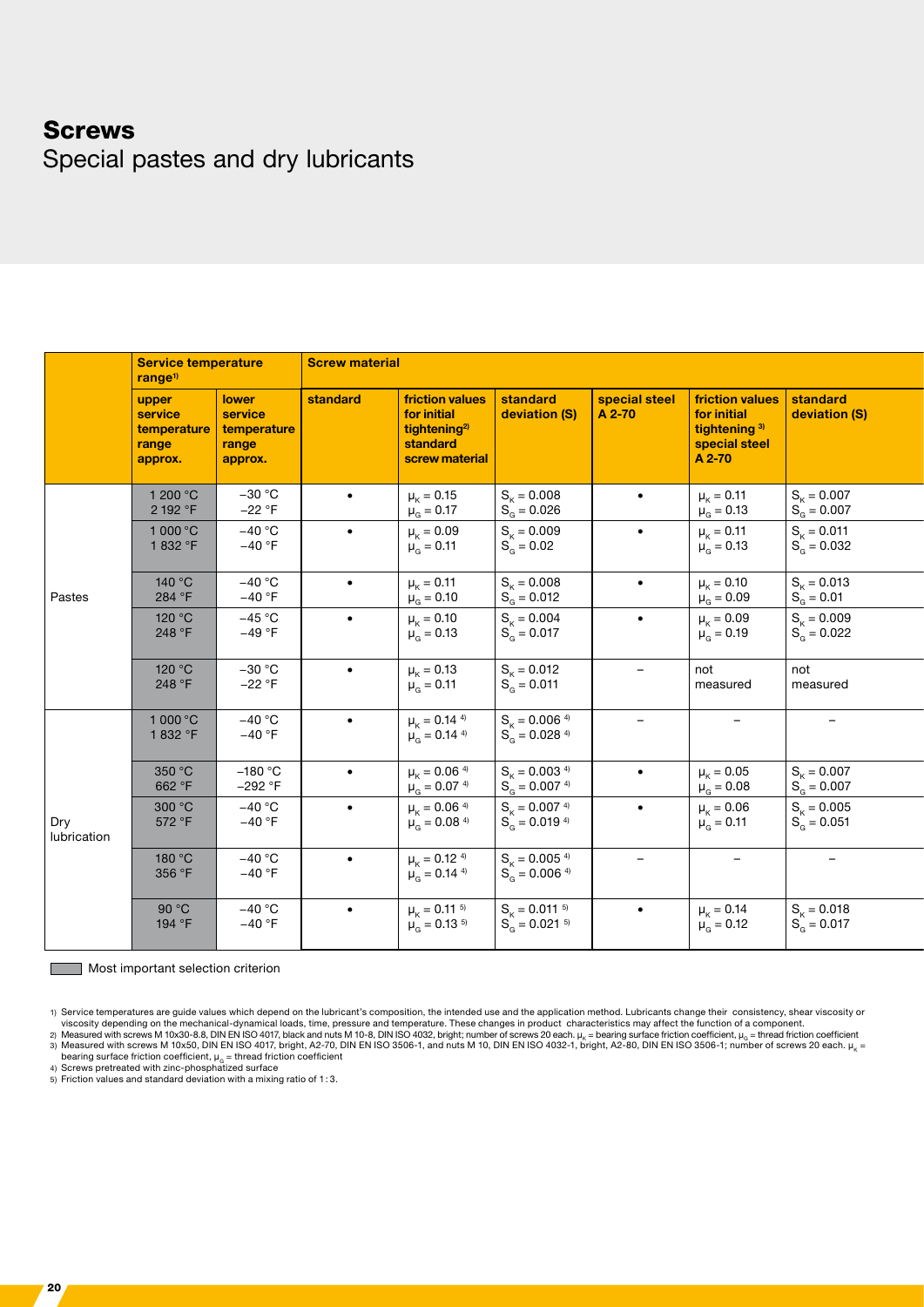

| <b>Colour</b>                                                 | <b>Application notes</b>                                                                                                      | <b>Klüber speciality lubricant</b> |
|---------------------------------------------------------------|-------------------------------------------------------------------------------------------------------------------------------|------------------------------------|
| light-grey                                                    | NSF H1-registered and ISO 21469-certified. <sup>6)</sup> Above 200 °C dry lubrication                                         | Klüberpaste UH1 96-402             |
| black                                                         | Approved acc. to VW-TL 52112 and Ford Tox No. 138624.<br>Above 200 °C dry lubrication                                         | Klüberpaste HEL 46-450             |
| beige                                                         | For screws and bolts subject to normal temperatures                                                                           | DUOTEMPI PMY 45                    |
| white                                                         | NSF H1-registered and ISO 21469-certified <sup>6)</sup>                                                                       | Klüberpaste UH1 84-201             |
| whitish                                                       | For use in agricultural, forestry and water resources industries                                                              | Klüberbio EM 72-81                 |
| grey                                                          | Dispersion. A dry alternative to high-temperature screw pastes for cleaner<br>handling                                        | Klüberplus S 04-807                |
| grey                                                          | Bonded coating for high pressure. Low friction values                                                                         | UNIMOLY C 220                      |
| grey-black                                                    | Bonded coating providing good lubricating properties even in humid environment                                                | Klübertop TG 05-371                |
| black                                                         | Bonded coating offering good resistance to chemicals and oils. Good corrosion<br>protection. Not suitable for special steels. | Klübertop TP 03-111                |
| transparent (colour of<br>the water-free<br>lubricating film) | Lubricating wax emulsion. Ready-to-handle. Can be diluted with tap water                                                      | Klüberplus SK 12-205               |

<sup>6)</sup> This lubricant is registered as H1, which means that it has been designed for incidental, technically unavoidable food contact. Experience shows that it can be used for equivalent applications in the cosmetics and pharmaceutical industry under the conditions described in the product information leaflet. Specific test results as e.g. biocompatibility, which could be an addi-<br>tional requirement for applicati with the hygienic requirements of your production. Further information on our website www.klueber.com.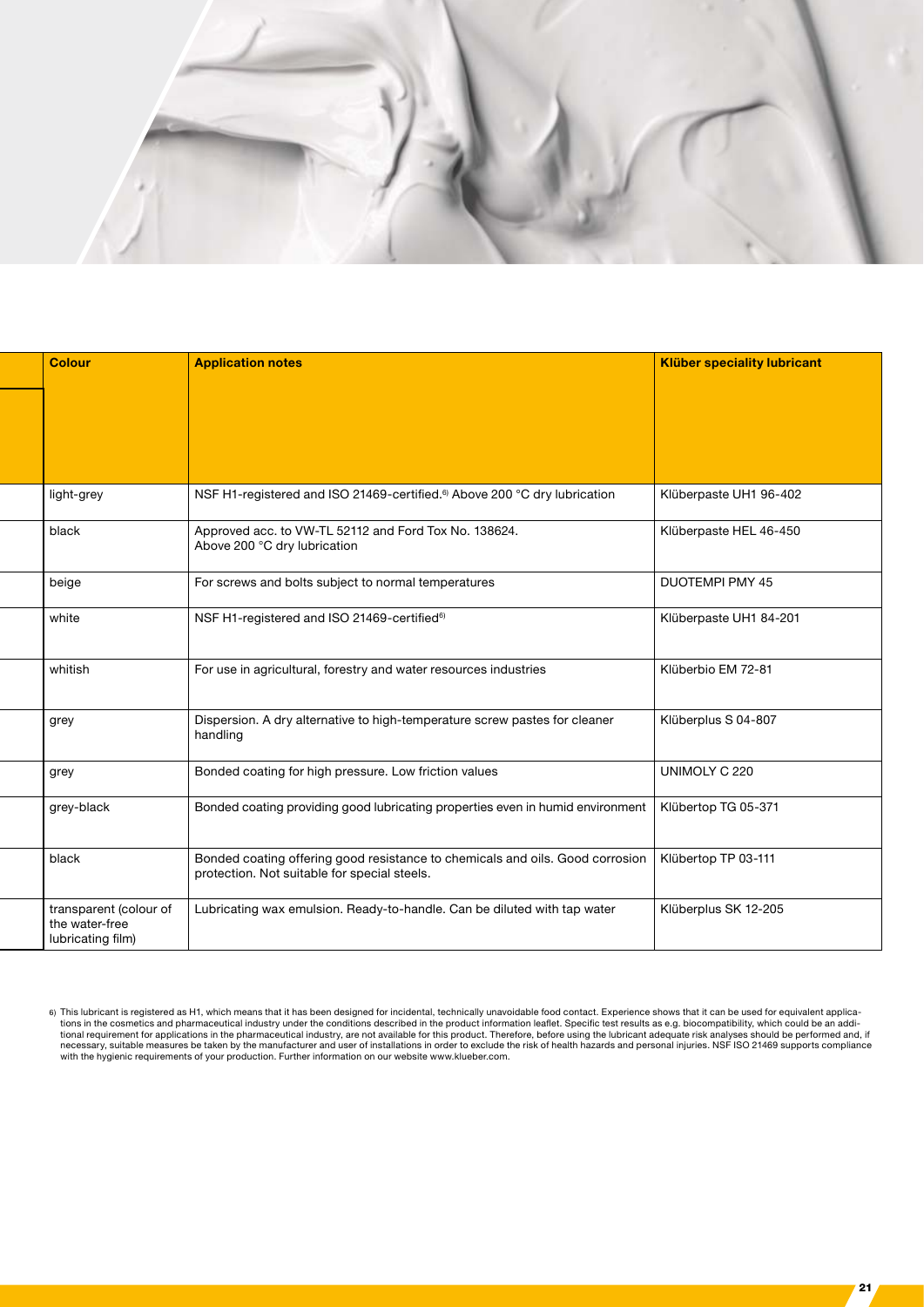### Air Compressors

Special oils

| Type of<br>compressor                                              | <b>Food-processing</b><br>and pharmaceuti-<br>cal industries | Oil change interval                                                                                                                                                                                             | <b>Klüber speciality lubricant</b> |
|--------------------------------------------------------------------|--------------------------------------------------------------|-----------------------------------------------------------------------------------------------------------------------------------------------------------------------------------------------------------------|------------------------------------|
|                                                                    | $\bullet$                                                    | Depending on application                                                                                                                                                                                        | Klüber Summit HySyn FG 68  100     |
| Reciprocating piston<br>compressors                                |                                                              | Depending on application                                                                                                                                                                                        | Klüber Summit PS 200  400          |
| Rotary vane com-<br>pressors with total<br>loss or oil circulation |                                                              |                                                                                                                                                                                                                 |                                    |
| lubrication                                                        |                                                              | Depending on application                                                                                                                                                                                        | Klüber Summit DSL 68  125          |
|                                                                    |                                                              |                                                                                                                                                                                                                 |                                    |
|                                                                    | $\bullet$                                                    | oil change intervals up to 4 000 hours <sup>2)</sup> under normal<br>operating conditions <sup>3)</sup>                                                                                                         | Klüber Summit HySyn FG 32  68      |
|                                                                    |                                                              | oil change intervals up to 5 000 hours <sup>2)</sup> under normal<br>operating conditions <sup>3)</sup>                                                                                                         | Klüber Summit PS 100  200          |
|                                                                    |                                                              | oil change intervals up to 8 000 hours <sup>2)</sup> under normal<br>operating conditions <sup>3)</sup>                                                                                                         | Klüber Summit SB 46  68            |
| Screw compressors<br>with oil injection                            |                                                              | oil change intervals up to 8 000 hours <sup>2)</sup> under normal<br>operating conditions <sup>3)</sup>                                                                                                         | Klüber Summit Supra Coolant        |
|                                                                    |                                                              |                                                                                                                                                                                                                 | Klüber Summit Supra 32             |
|                                                                    |                                                              | oil change intervals up to 10 000 hours <sup>2)</sup> under normal<br>operating conditions <sup>3)</sup>                                                                                                        | Klüber Summit SH 32  68            |
|                                                                    |                                                              | oil change intervals up to 12 000 hours <sup>2)</sup> under normal<br>operating conditions <sup>3)</sup> or for compressors running<br>under severe operating conditions like seawater,<br>extreme temperatures | Klüber Summit Ultima 46  68        |
|                                                                    |                                                              |                                                                                                                                                                                                                 |                                    |

Most important selection criterion Selection criterion of secondary importance Selection criterion of tertiary importance

1) Please observe the viscosities specified by the manufacturers

2) The indicated oil change intervals are guide values which are based on practical experience. They depend on the intended use, the application method and the technical condition of the compressor. Lubricants change their condition depending on the mechano-dynamical loads, pressures and temperatures and the mixture with oil residues or build-ups of the previous oils fills.<br>Such changes in product properties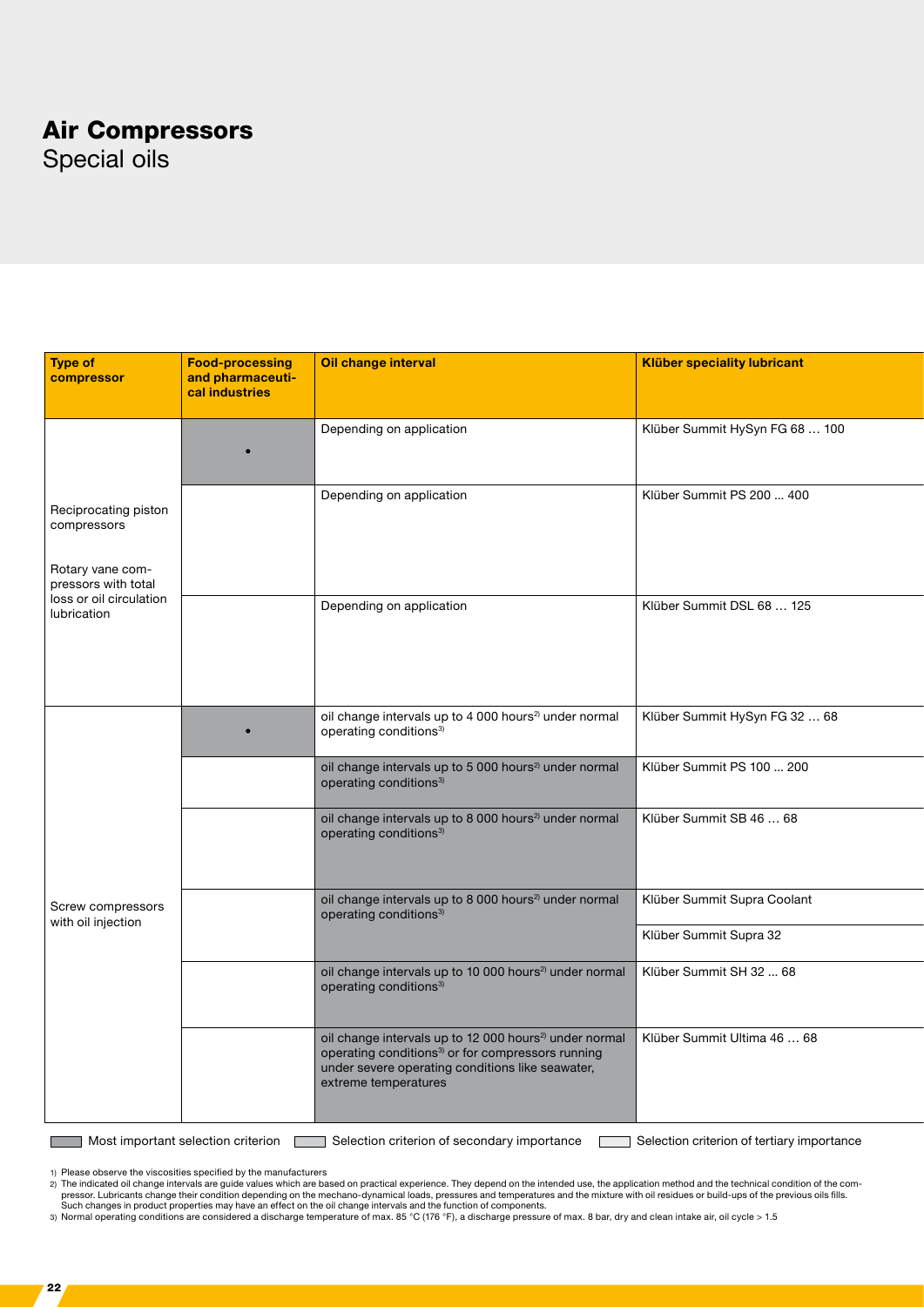

| <b>Product characteristics, advantages, benefits</b>                                                                                                                                                                                                                                                                                                                                                                       | Viscosity <sup>1)</sup><br><b>Nominal value</b> | <b>Chemical</b><br>composition         |
|----------------------------------------------------------------------------------------------------------------------------------------------------------------------------------------------------------------------------------------------------------------------------------------------------------------------------------------------------------------------------------------------------------------------------|-------------------------------------------------|----------------------------------------|
| • NSF H1-registered and ISO 21469-certified for use in the food-processing and<br>pharmaceutical industries <sup>4)</sup><br>• up to 160 °C (320 °F) discharge temperature                                                                                                                                                                                                                                                 | 68, 100                                         | Synthetic<br>hydrocarbon               |
| • Reduced residue formation on valves and in cylinders compared to mineral oil based<br>compressor oils<br>Longer service life of valves and piston rings resulting in reduced maintenance and downtime<br>costs in comparison to mineral oil<br>• Up to approx. 160 °C (320 °F) discharge temperature                                                                                                                     | 68, 100, 150                                    | Hydrotreated oil,<br>diester oil       |
| • Excellent residue removal on valves and in cylinders due to 100 % fully synthetic formulation<br>• Even longer service life of valves and piston rings resulting in reduced maintenance and down-<br>time costs compared to mineral and hydrocarbon-based oils<br>• More energy efficiency resulting from lower friction coefficient, better thermal conductivity, etc.<br>• Up to 220 °C (428 °F) discharge temperature | 68, 100, 125                                    | Diester oil                            |
| • NSF H1-registered and ISO 21469-certified for use in the food-processing and<br>pharmaceutical industries <sup>4)</sup>                                                                                                                                                                                                                                                                                                  | 32, 46, 68                                      | Synthetic<br>hydrocarbon               |
| • Reduced maintenance and downtime costs<br>• Reduced formation of residues                                                                                                                                                                                                                                                                                                                                                | 32, 46, 68                                      | Mineral oil,<br>ester oil              |
| • Reduced maintenance and downtime costs<br>• Miscible with mineral and hydrocarbon oils                                                                                                                                                                                                                                                                                                                                   | 46,68                                           | Synthetic<br>hydrocarbon,<br>ester oil |
| • Particularly for compressors filled with polyglycol-based compressor oils by the manufacturer<br>• Good chemical stability with low degradation and deposit formation                                                                                                                                                                                                                                                    | 55                                              | Polyglycol oil,<br>ester oil           |
| • Not miscible with mineral oil and hydrocarbon-based oils                                                                                                                                                                                                                                                                                                                                                                 | 38                                              |                                        |
| • Reduced maintenance and downtime costs<br>• Good compatibility with elastomers<br>• Non-hygroscopic                                                                                                                                                                                                                                                                                                                      | 32, 46, 68                                      | Synthetic<br>hydrocarbon               |
| • Reduced maintenance and downtime costs                                                                                                                                                                                                                                                                                                                                                                                   | 46,68                                           | Ester oil,<br>synthetic<br>hydrocarbon |

4) This lubricant is registered as H1, which means that it has been designed for incidental, technically unavoidable food contact. Experience shows that it can be used for equivalent applications in the cosmetics and pharm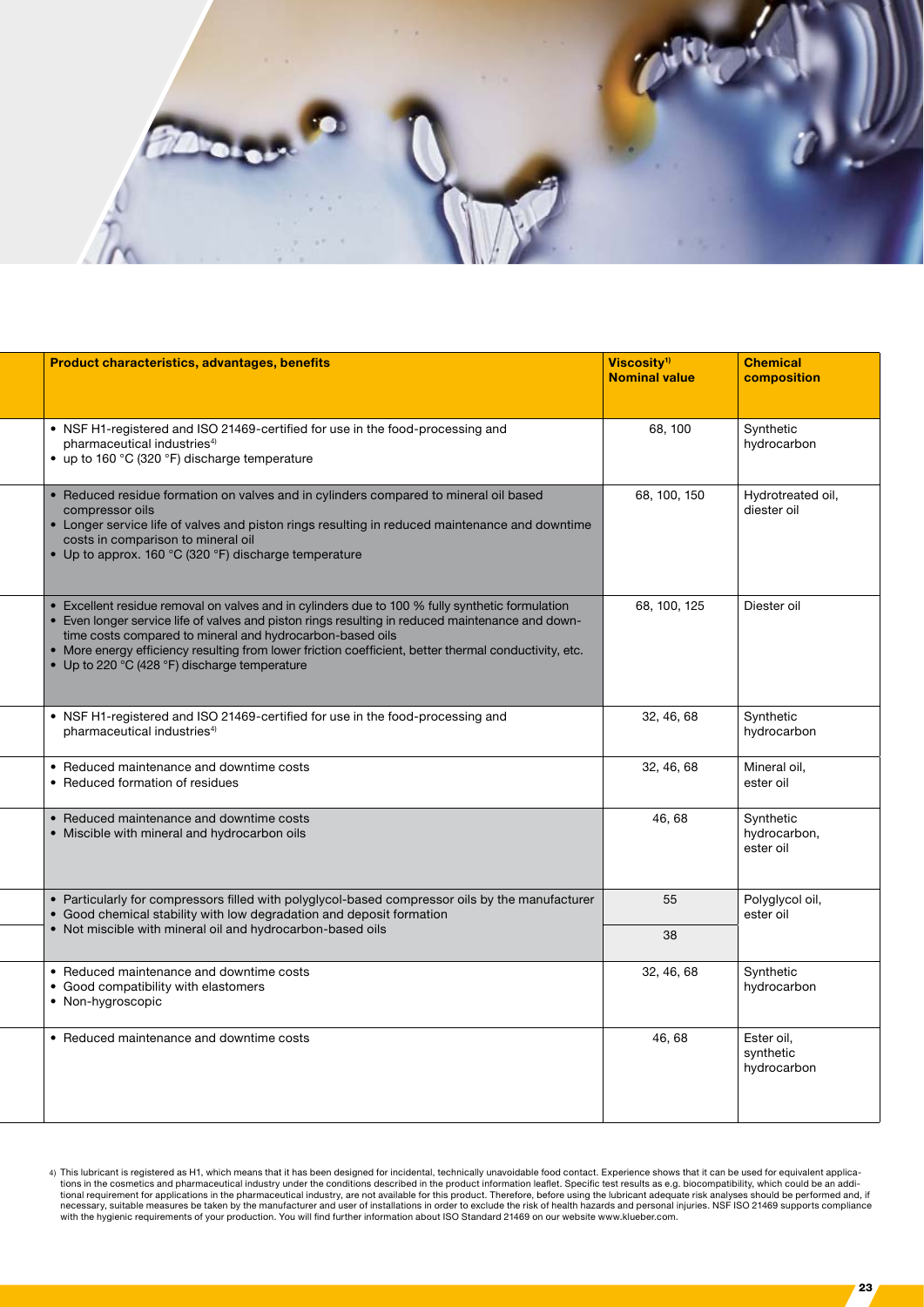### Air Compressors

Special oils

| Application                                                                                                      | Food-processing<br>and pharmaceuti-<br>cal industries | <b>Klüber speciality lubricant</b> |  |
|------------------------------------------------------------------------------------------------------------------|-------------------------------------------------------|------------------------------------|--|
| Gear lubrication in<br>oil-free compressors                                                                      | $\bullet$                                             | Klüber Summit HySyn FG 68          |  |
|                                                                                                                  |                                                       | Klüber Summit SH 68                |  |
| Blower<br>(gear lubrication)                                                                                     | $\bullet$                                             | Klüberoil 4 UH 1-100 N 220 N       |  |
|                                                                                                                  |                                                       | Klüber Summit PS 400               |  |
| Cleaning of screw compres-<br>sors, turbo compressors and<br>rotary vane air compressors<br>with oil circulation |                                                       | Klüber Summit Varnasolv            |  |
| Aeging test oil for checking<br>the aging condition of com-<br>pressor oils                                      |                                                       | Klüber Summit T.A.N-Kit            |  |
| Rolling bearings of electric<br>motors                                                                           |                                                       | Klüberquiet BQH 72-102             |  |

**Most important selection criterion** 

<sup>1)</sup> Please observe the viscosities specified by the manufacturers<br>2) This lubricant is registered as H1, which means that it has been designed for incidental, technically unavoidable food contact. Experience shows that it c plications in the cosmetics and pharmaceutical industry under the conditions described in the product information leaflet. Specific test results as e.g. biocompatibility, which could be an<br>additional requirement for applic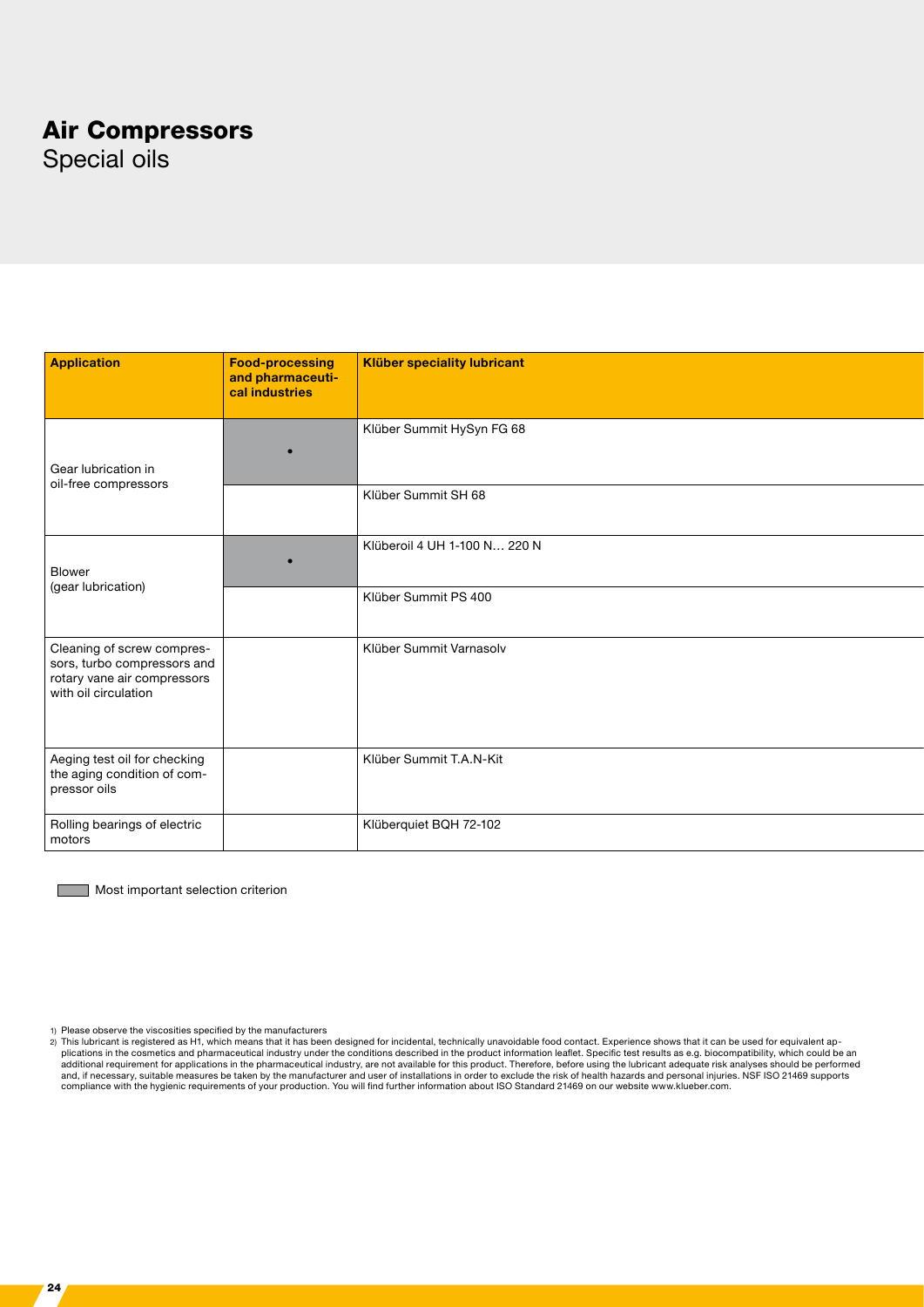

| <b>Product characteristics, advantages, benefits</b>                                                                                                                                                                                                                                                                                  | Viscositv <sup>1)</sup><br><b>Nominal</b><br>value | <b>Chemical</b><br>composition                                                                                                                                                              |
|---------------------------------------------------------------------------------------------------------------------------------------------------------------------------------------------------------------------------------------------------------------------------------------------------------------------------------------|----------------------------------------------------|---------------------------------------------------------------------------------------------------------------------------------------------------------------------------------------------|
| • NSF H1-registered and ISO 21469-certified for use in the food-processing and<br>pharmaceutical industries <sup>2)</sup><br>• Fully synthetic compressor oil                                                                                                                                                                         | 68                                                 | Synthetic hydrocarbon                                                                                                                                                                       |
| • Cost savings due to longer oil change intervals compared to mineral and partially synthetic oils<br>• Fully synthetic compressor oil                                                                                                                                                                                                | 68                                                 | Synthetic hydrocarbon,<br>ester oil                                                                                                                                                         |
| • NSF H1-registered and ISO 21469-certified for use in the food-processing and pharmaceuti-<br>cal industries <sup>2)</sup>                                                                                                                                                                                                           | 100, 150, 220                                      | Synthetic hydrocarbon,<br>ester oil                                                                                                                                                         |
| • Cost savings due to longer oil change intervals compared to mineral oil                                                                                                                                                                                                                                                             | 150                                                | Mineral oil.<br>ester oil                                                                                                                                                                   |
| • Effectively dissolves residues and impurities caused by mineral oils (e.g. carbon buildup,<br>oxidation residues) and removes them together with the oil during oil change<br>• No downtimes due to cleaning during operation<br>• Lower costs due to simple cleaning procedure<br>• Economical operation of the cleaned compressor | 78                                                 | Ester oil based conditioner for<br>screw-type compressors, turbo<br>compressors and rotary vane<br>compressors with oil circulation<br>lubrication. May not be used for<br>polyglycol oils. |
| • Rapid way of checking the condition (neutralisation number) of compressor oils on the spot<br>• Suitable for determining the compressor oil change intervals                                                                                                                                                                        |                                                    | Can be used for all conventional<br>mineral and synthetic compres-<br>sor oils, except polyglycol oils.                                                                                     |
| • Long-term and lifetime lubrication                                                                                                                                                                                                                                                                                                  |                                                    | Ester oil, polyurea thickener                                                                                                                                                               |

#### Appendix: Miscibility of base oils

|              | <b>Mineral oil</b> | <b>SHC (PAO)</b>         | <b>Ester oil</b>         | <b>Polyglycol</b> | Silicone oil             | <b>PFPE</b> |
|--------------|--------------------|--------------------------|--------------------------|-------------------|--------------------------|-------------|
| Mineral oil  |                    |                          |                          |                   |                          |             |
| SHC (PAO)    |                    |                          |                          |                   | $\overline{\phantom{a}}$ |             |
| Ester oil    |                    |                          |                          |                   | ۰                        |             |
| Polyglycol   |                    |                          |                          |                   |                          |             |
| Silicone oil |                    | $\overline{\phantom{0}}$ | $\overline{\phantom{0}}$ |                   |                          |             |
| <b>PFPE</b>  |                    |                          |                          |                   |                          |             |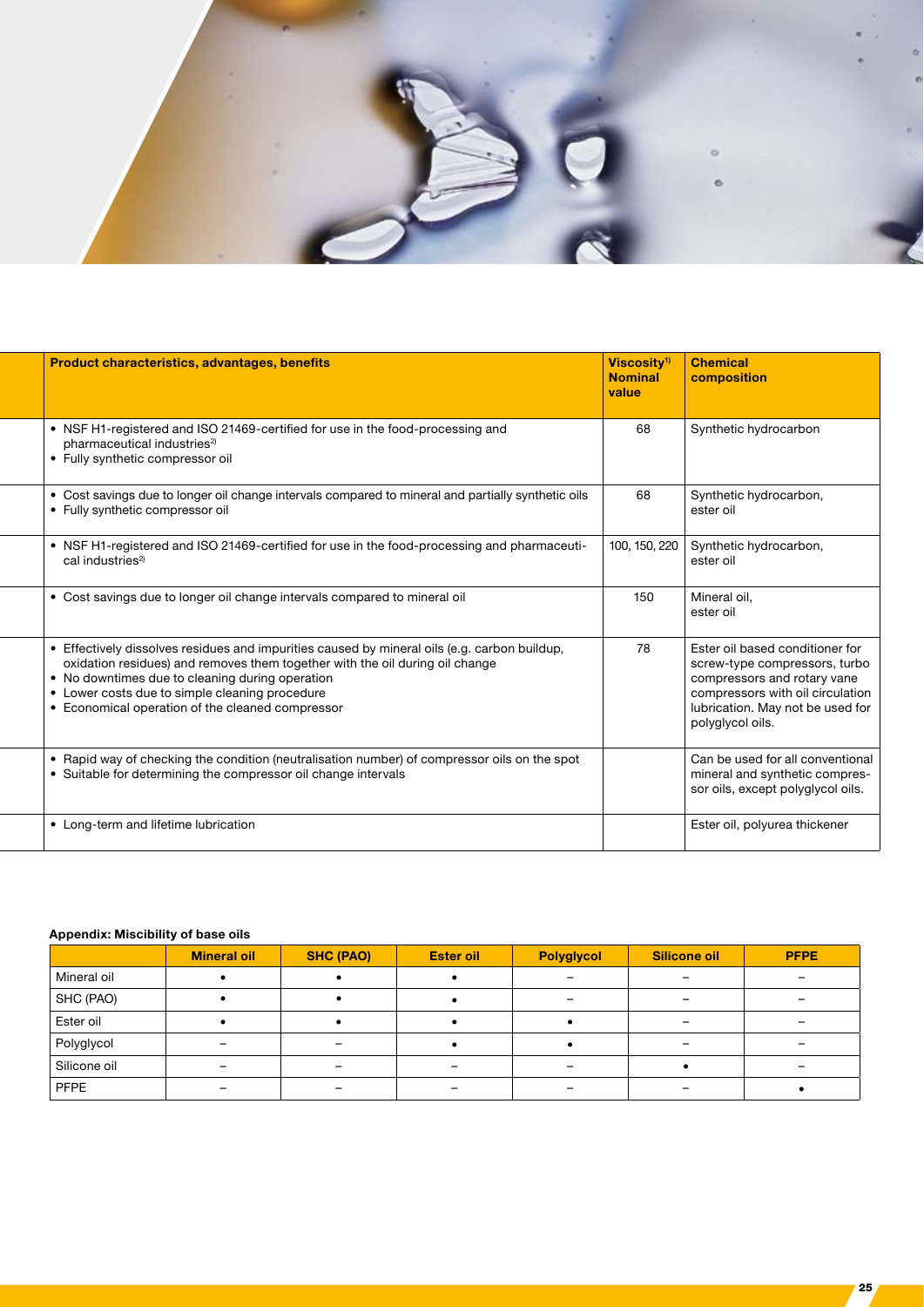### The KlüberServiceSystem: Because you matter to us!

What you rightly expect from lubricants made by Klüber naturally applies to our KlüberServiceSystem as well: quality of the highest level, and a diversity that is probably unparalleled. This diversity reflects the many lines of business we serve. It has also evolved from the many invidualised solutions which Klüber has developed for its customers, and often in cooperation with them.

It is not only important that your machinery runs reliably; but that it runs efficiently, and for a long time. It is also important that you know that your lubrication needs are being taken care of by a competent partner so that your workforce can concentrate on their primary job responsibilities.

What matters most to us is your satisfaction with our service. And since satisfied customers tend to call again, this is admittedly not an entirely selfless wish...

We know from listening to our customers that they attach major importance to being serviced comprehensively and competently – and that what each one of them needs can be very different things.

We have therefore built and developed a range of service modules that complement one another and can be freely combined. Of course you can also use each individual module on its own.

With this brochure, we would like to present to you the KlüberServiceSystem:

- KlüberConsult for all individual questions
- KlüberCollege for training your staff
- KlüberLubConcept for the creation of lubrication charts, the use of dedicated software and the labelling of lubrication points
- KlüberMonitor for monitoring the condition of the lubricants used and your machinery
- KlüberMaintain for the cleaning and relubrication of machines
- KlüberRepair for damaged large gear drives
- KlüberAssetSupport for the utilisation of potential for improvement

You can use the KlüberServiceSystem worldwide. We are where you are!

Just call us – phone your personal consultant at Klüber or write an e-mail to service@klueber.com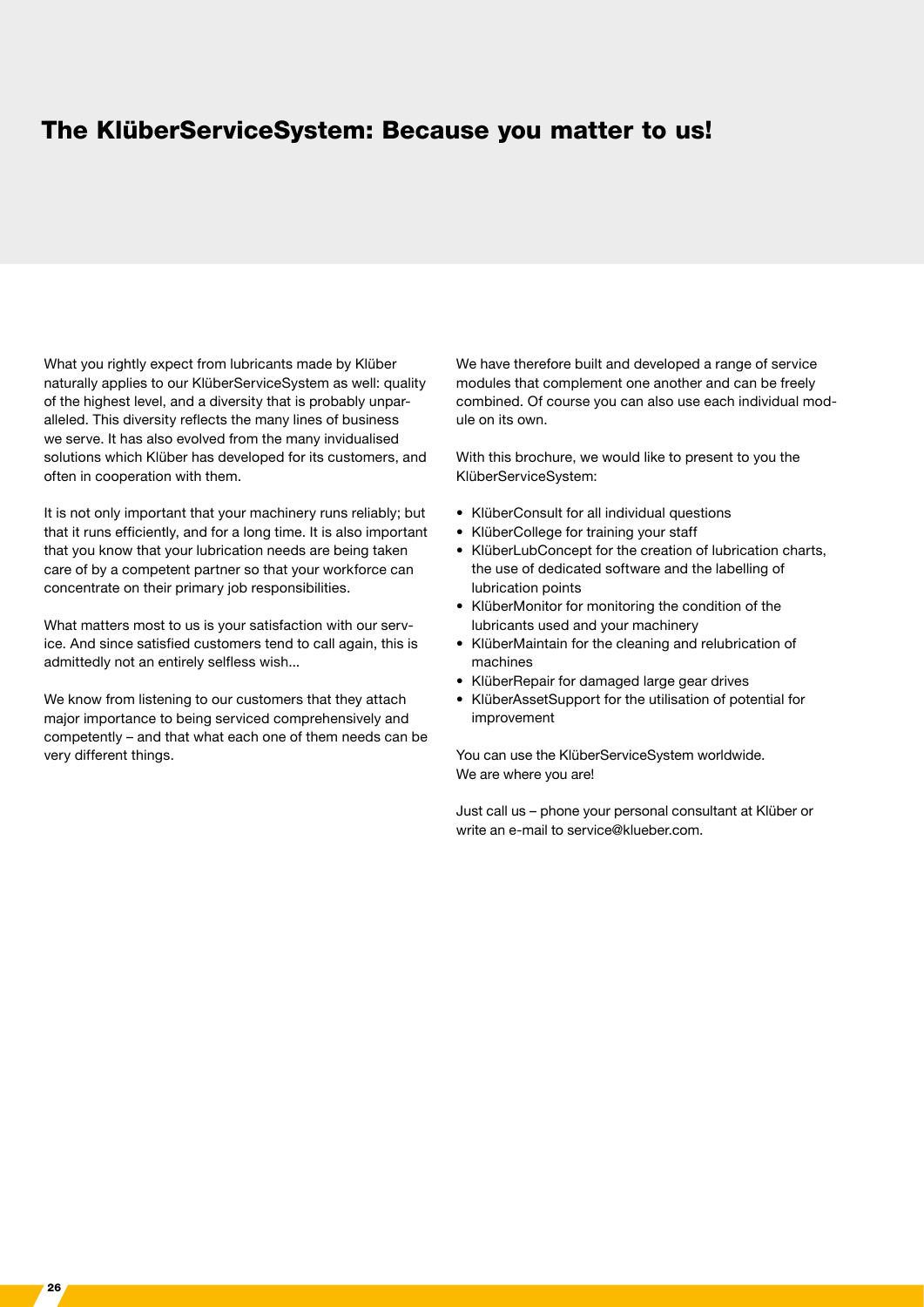Publisher and Copyright: Klüber Lubrication München KG

Reprints, total or in part, are permitted only prior consultation with Klüber Lubrication München KG and if source is indicated and voucher copy is forwarded.

The data in this document is based on our general experience and knowledge at the time of publication and is intended to give information of possible applications to a reader with technical experience. It constitutes neither an assurance of product properties nor does it release the user from the obligation of performing preliminary field tests with the product selected for a specific application. All data are guide values which depend on the lubricant's composition, the intended use and the application method. The technical values of lubricants change depending on the mechanical, dynamical, chemical and thermal loads, time and pressure. These changes may affect the function of a component. We recommend contacting us to discuss your specific application. If possible we will be pleased to provide a sample for testing on request. Klüber products are continually improved. Therefore, Klüber Lubrication reserves the right to change all the technical data in this document at any time without notice.

Klüber Lubrication München KG Geisenhausenerstraße 7 81379 München Germany

Local first-instance court Munich, Germany Certificate of registration 46624